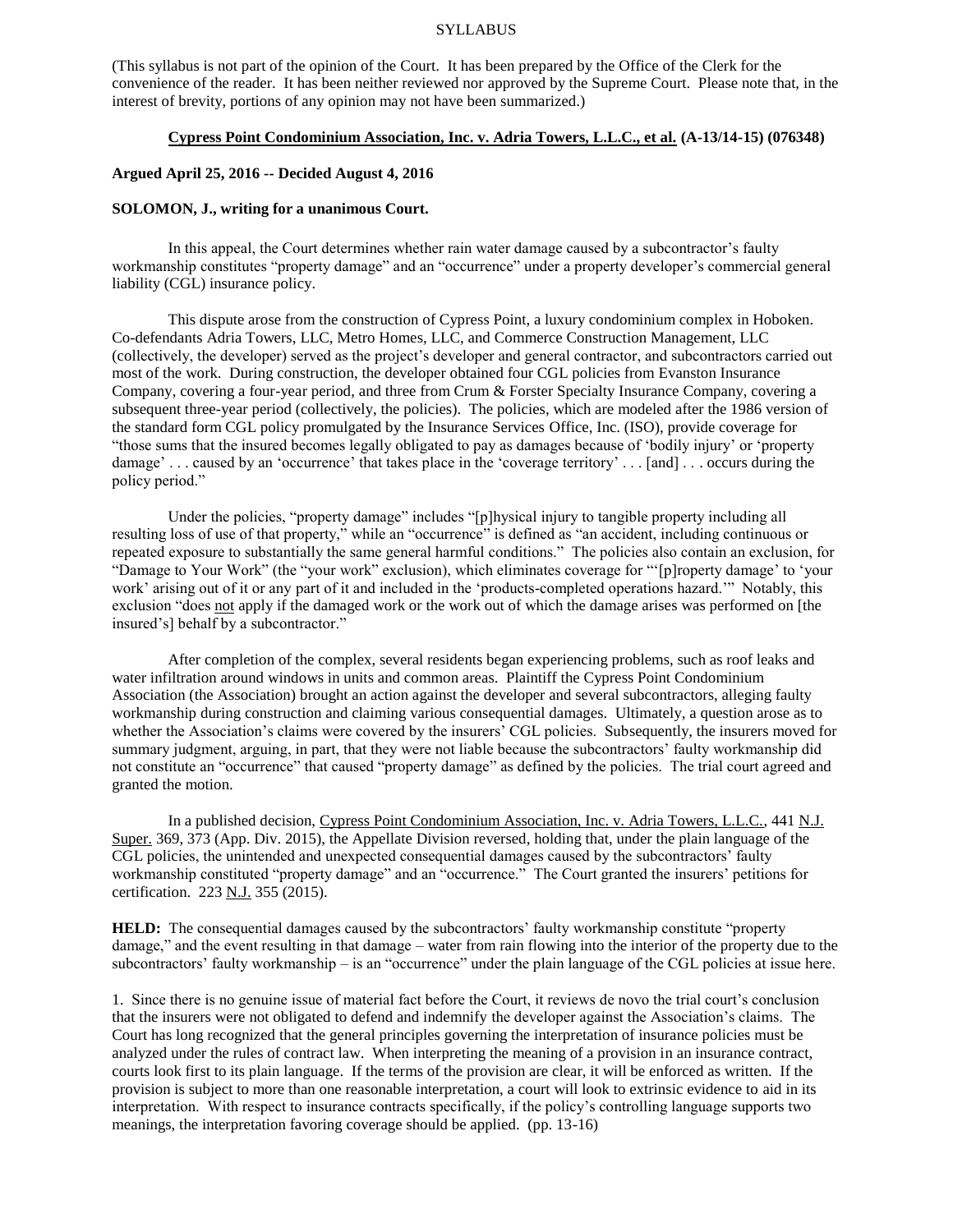2. A CGL policy protects business owners against liability to third-parties. The most commonly purchased CGL policy is based on a standard form issued by the ISO. The ISO promulgated standard form CGL policies in 1973 and again in 1986. The 1986 policy, which was used here, defines an "occurrence" in a way that does not directly include "property damage," stating that an "occurrence" is "an accident, including continuous or repeated exposure to substantially the same general harmful conditions." Unlike the 1973 ISO policy, the 1986 policy also includes a significant exception to the "your work" exclusion clause, which eliminates coverage for "'property damage' to 'your work' arising out of it or any part of it." The exception, which has never been directly addressed by this Court, provides that the exclusion "does not apply if the damaged work or the work out of which the damage arises was performed on your behalf by a subcontractor." (pp. 16-19)

3. The seminal New Jersey cases addressing whether construction defects are covered under CGL policies construed the 1973 ISO standard form CGL policy. The issue was first addressed in Weedo v. Stone-E-Brick, Inc., 81 N.J. 233 (1979), under which the Court found that the replacement or repair of faulty goods and works is a business expense, to be borne by the insured, and that CGL policies did not indemnify insureds where the claimed damages are the cost of correcting the alleged defective work. Building on these principles, the Appellate Division in Firemen's Insurance Co. of Newark v. National Union Fire Insurance Co., 387 N.J. Super. 434 (App. Div. 2006), held that claims against an insured general contractor for the cost of replacing materials installed by subcontractors did not qualify as covered "property damage" caused by an "occurrence." The panel distinguished the case from Weedo, explaining that damage for breach of contractual warranty is limited and an expected cost of doing business, whereas liability for damage to a person or property is unpredictable and almost limitless. The CGL policy is designed to ensure against the latter risk. (pp. 19-23)

4. Since this Court has never addressed the question of coverage for consequential damages caused by faulty workmanship under the 1986 ISO standard form CGL policy, review of other state and federal decisions is instructive. The Supreme Court of Florida has held that a subcontractor's defective work can constitute "property damage" caused by an "occurrence" under the 1986 policy, noting that an interpretation precluding recovery for damages caused by a subcontractor's defective work would undermine the subcontractor exception to the "your work" exclusion. The Fourth Circuit Court of Appeals held that the 1986 policy provides coverage for damages caused by a subcontractor's faulty workmanship, but not for the cost of replacing and/or repairing the faulty workmanship itself. These cases, while not controlling, represent a strong recent trend of interpreting the term "occurrence" to encompass unanticipated damage to nondefective property resulting from poor workmanship. (pp. 23-28)

5. Turning first to the question of whether the policies here provide an initial grant of coverage, the Court concludes that the post-construction consequential damages, which resulted in loss of use of the affected areas by residents, were covered "property damage" under the terms of the policies. In order to address the threshold question of whether the subcontractors' faulty workmanship and resultant damages constitute an "occurrence" triggering an initial grant of coverage, the Court must give meaning to the term "accident," which is not defined in the policies. Based on the plain meaning of the term and case law interpreting it in the context of homeowner's policies, the Court finds that "accident" encompasses unintended and unexpected harm caused by negligent conduct. In other words, under the Court's interpretation of the term "occurrence" in the policies, consequential harm caused by negligent work is an "accident." Therefore, because the result of the subcontractors' faulty workmanship – consequential water damage to the completed and nondefective portions of Cypress Point – was an "accident," it is an "occurrence" under the policies and is provided an initial grant of coverage. (pp. 28-34)

6. Since the Association's claims are covered under the policies' general insuring agreement, the Court next examines the pertinent exclusions and, if applicable, any exceptions. Standing alone, the "your work" exclusion, which precludes coverage for "property damage" to "your work," eliminates coverage for water damage to the completed sections of Cypress Point. However, the exception to this exclusion, which was added to the 1986 ISO standard form CGL policy, narrows the exclusion by expressly declaring that it does not apply if the damaged work or work out of which the damage arises was performed by a subcontractor. Thus, because the water damage here is alleged to have arisen out of faulty workmanship performed by subcontractors, it is a covered loss. (pp. 34-39)

The judgment of the Appellate Division is **AFFIRMED** and the matter is **REMANDED** to the trial court for proceedings consistent with this opinion.

**CHIEF JUSTICE RABNER and JUSTICES LaVECCHIA, ALBIN, PATTERSON, and FERNANDEZ-VINA join in JUSTICE SOLOMON's opinion. JUDGE CUFF (temporarily assigned) did not participate.**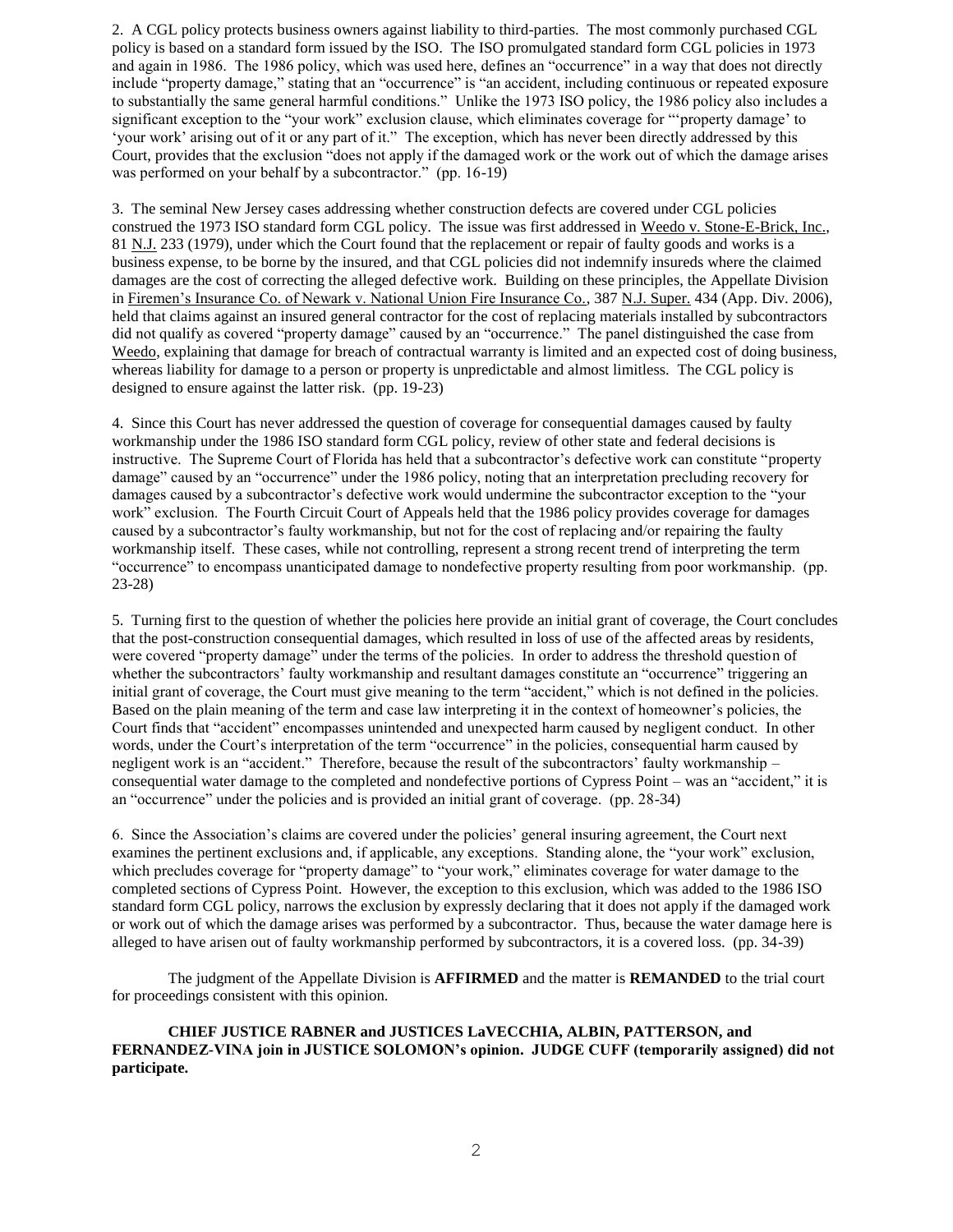SUPREME COURT OF NEW JERSEY A-13/14 September Term 2015 076348

CYPRESS POINT CONDOMINIUM ASSOCIATION, INC.,

Plaintiff-Respondent,

v.

ADRIA TOWERS, L.L.C.; D. LOUREIRO MASONRY CONTRACTOR; DEAN MARCHETTO ASSOCIATES, P.C.; PEREIRA CONSTRUCTION, L.L.C.; AMERICAN ARCHITECTURAL RESTORATION; METRO HOMES, L.L.C.; COMMERCE CONSTRUCTION MANAGEMENT, L.L.C.; WATERFRONT MANAGEMENT SYSTEMS, L.L.C.; NCF GLAZING & ERECTING, INC.; and MDNA FRAMING, INC.,

Defendants,

and

WEATHER-TITE,

Defendant/Third-Party Plaintiff,

and

PEREIRA CONSTRUCTION, L.L.C.; and AMERICAN ARCHITECTURAL RESTORATION,

Third-Party Defendants,

and

EVANSTON INSURANCE COMPANY,

Defendant/Third-Party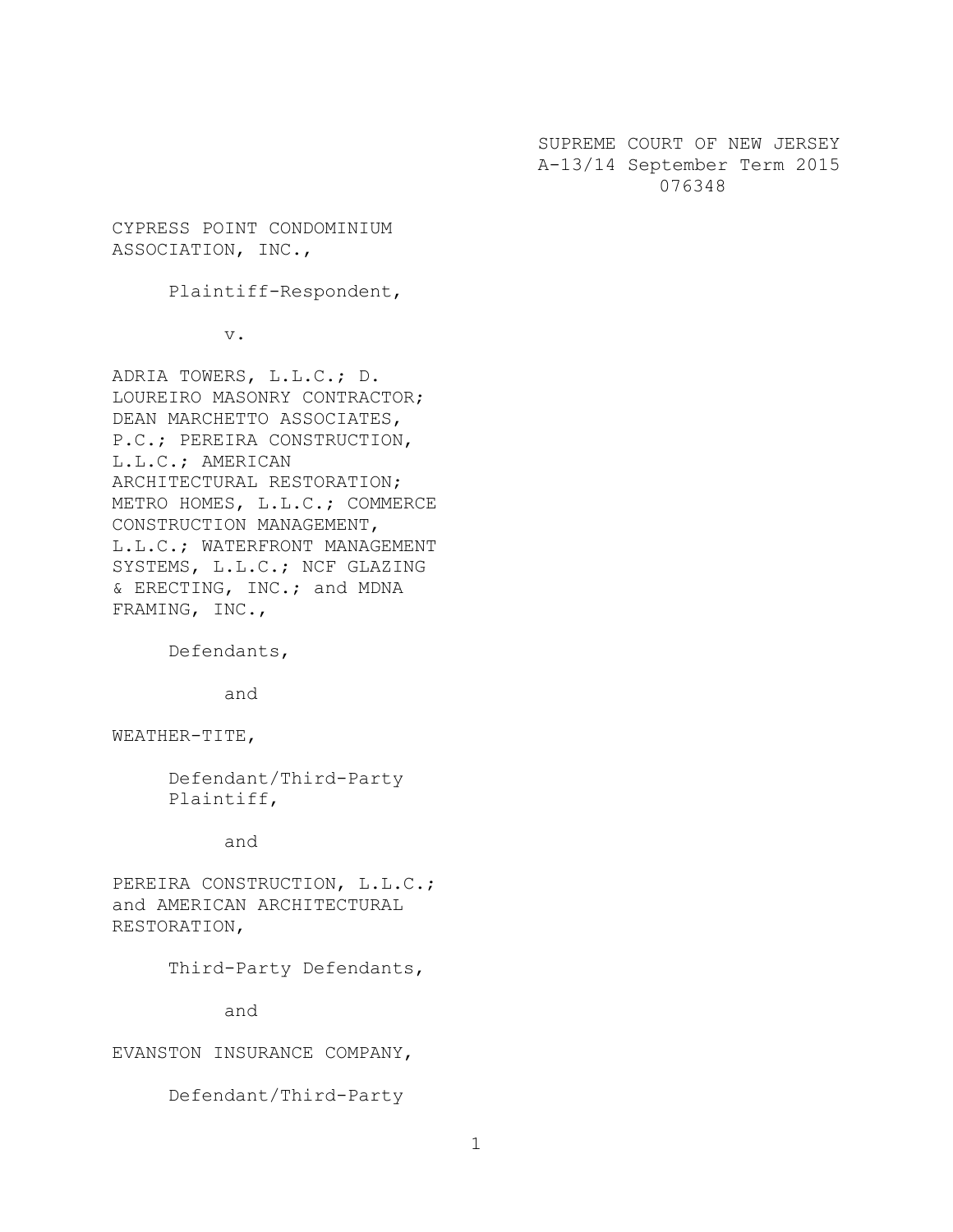```
Plaintiff-Appellant,
```
and

NATIONAL INDEMNITY COMPANY,

Third-Party Defendant, and

CRUM & FORSTER SPECIALTY INSURANCE COMPANY,

> Third-Party Defendant-Appellant.

> > Argued April 25, 2016 – Decided August 4, 2016

On certification to the Superior Court, Appellate Division, whose opinion is reported at 441 N.J. Super. 369 (App. Div. 2015).

Elliott Abrutyn argued the cause for appellant Evanston Insurance Company (Morgan Melhuish Abrutyn, attorneys; Mr. Abrutyn and Thomas G. Rantas, on the briefs).

Gary S. Kull argued the cause for appellant Crum & Forster Specialty Insurance Company (Carroll McNulty Kull and Hardin, Kundla, McKeon & Poletto, attorneys; Mr. Kull and John S. Favate, of counsel; Mr. Kull, Mr. Favate, Denise Marra DePekary, and Arthur A. Povelones, Jr., on the briefs).

Mark M. Wiechnik argued the cause for respondent (Ansell Grimm & Aaron, attorneys; Breanne M. DeRaps, on the letter brief).

John Randy Sawyer argued the cause for amicus curiae Community Association Institute (Stark & Stark, attorneys; Mr. Sawyer and Gene Markin, on the brief).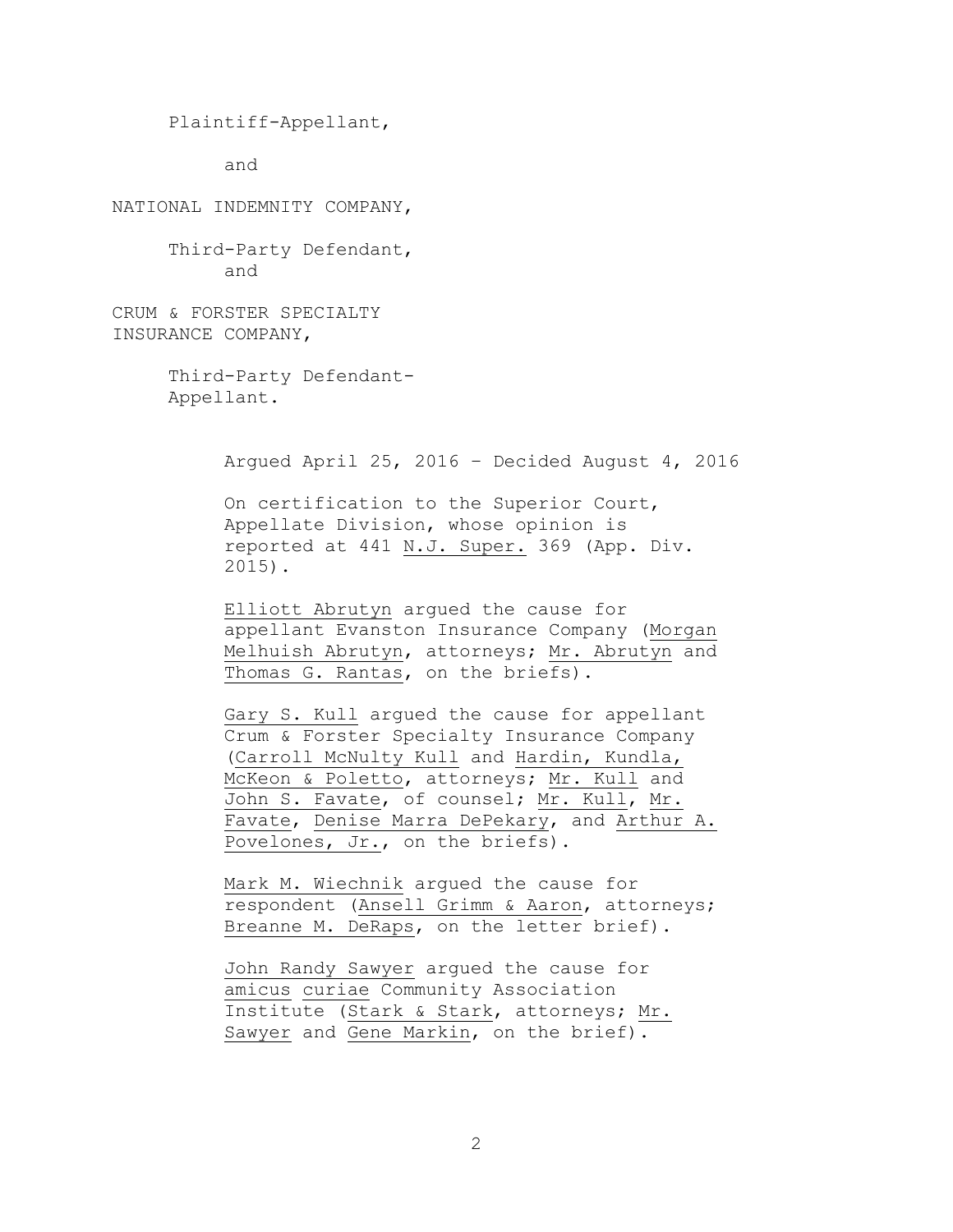Timothy P. Law, Jay M. Levin, and Jill N. Priscott submitted a brief on behalf of amicus curiae United Policyholders (Reed Smith, attorneys).

John P. DiBiasi submitted a brief on behalf of amici curiae Associated General Contractors of America and Associated Construction Contractors of New Jersey (Lewis & McKenna, attorneys; Patrick J. Wielinski, a member of the Texas Bar, of counsel).

Michael A. Barrese and Bethany L. Barrese submitted a brief on behalf of amicus curiae Turner Construction Company (Saxe Doernberger & Vita, attorneys; Gregory D. Podolak, a member of the Connecticut Bar, of counsel).

Carlton T. Spiller, Ellen A. Silver, and Steven B. Gladis, submitted a brief on behalf of amici curiae National Association of Home Builders, New Jersey Builders Association, and Leading Builders of America (Greenbaum, Rowe, Smith & Davis, attorneys).

JUSTICE SOLOMON delivered the opinion of the Court.

In this appeal, we are called upon to determine whether rain water damage caused by a subcontractor's faulty workmanship constitutes "property damage" and an "occurrence" under a property developer's commercial general liability ("CGL") insurance policy. $1$  Here, a condominium association sued its developer/general contractor for damage to the interior

a<br>B

<sup>1</sup> CGL policies protect business owners against liability to third parties, encompassing a wide variety of potential claims. Jeffrey E. Thomas, New Appleman on Insurance, Law Library Edition § 16.02[3][a][i], LexisNexis (2015).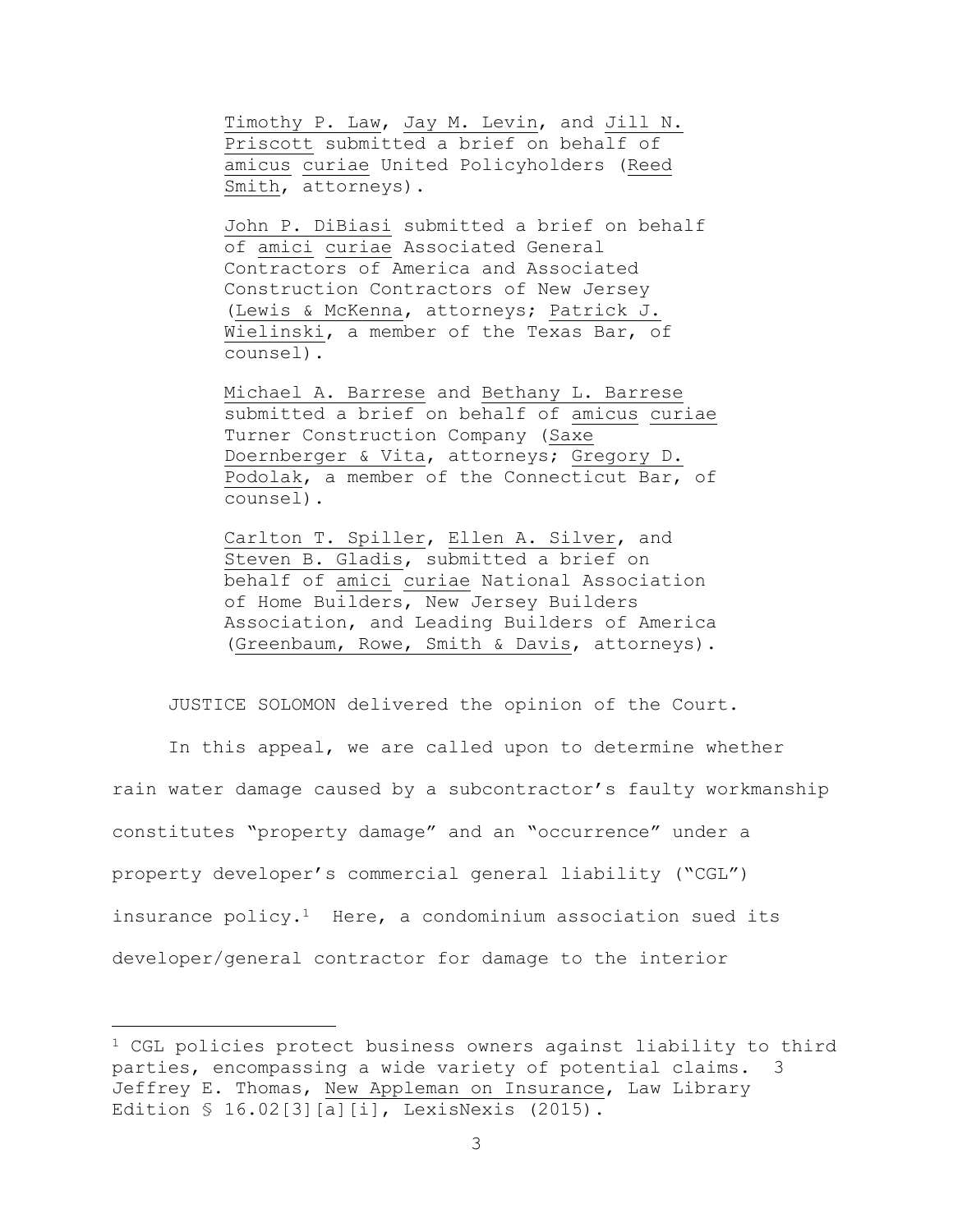structure, residential units, and common areas of the condominium complex, which was allegedly the result of defective work performed by subcontractors. The condominium association also sued the developer's CGL insurers, seeking a declaration that claims against the developer were covered by the policies. The trial court granted summary judgment to the insurers, finding that there was no "property damage" or "occurrence," as defined and required by the policies, to trigger coverage. The condominium association appealed, and the Appellate Division reversed, concluding that "consequential damages caused by the subcontractors' defective work constitute[d] 'property damage' and an 'occurrence' under the polic[ies]."

We affirm the judgment of the Appellate Division and hold that the consequential damages caused by the subcontractors' faulty workmanship constitute "property damage," and the event resulting in that damage –- water from rain flowing into the interior of the property due to the subcontractors' faulty workmanship –- is an "occurrence" under the plain language of the CGL policies at issue here.

I.

We begin with a review of the pertinent facts that gave rise to the instant dispute, which arose from the construction of Cypress Point, a luxury condominium complex in Hoboken consisting of fifty-three residential units.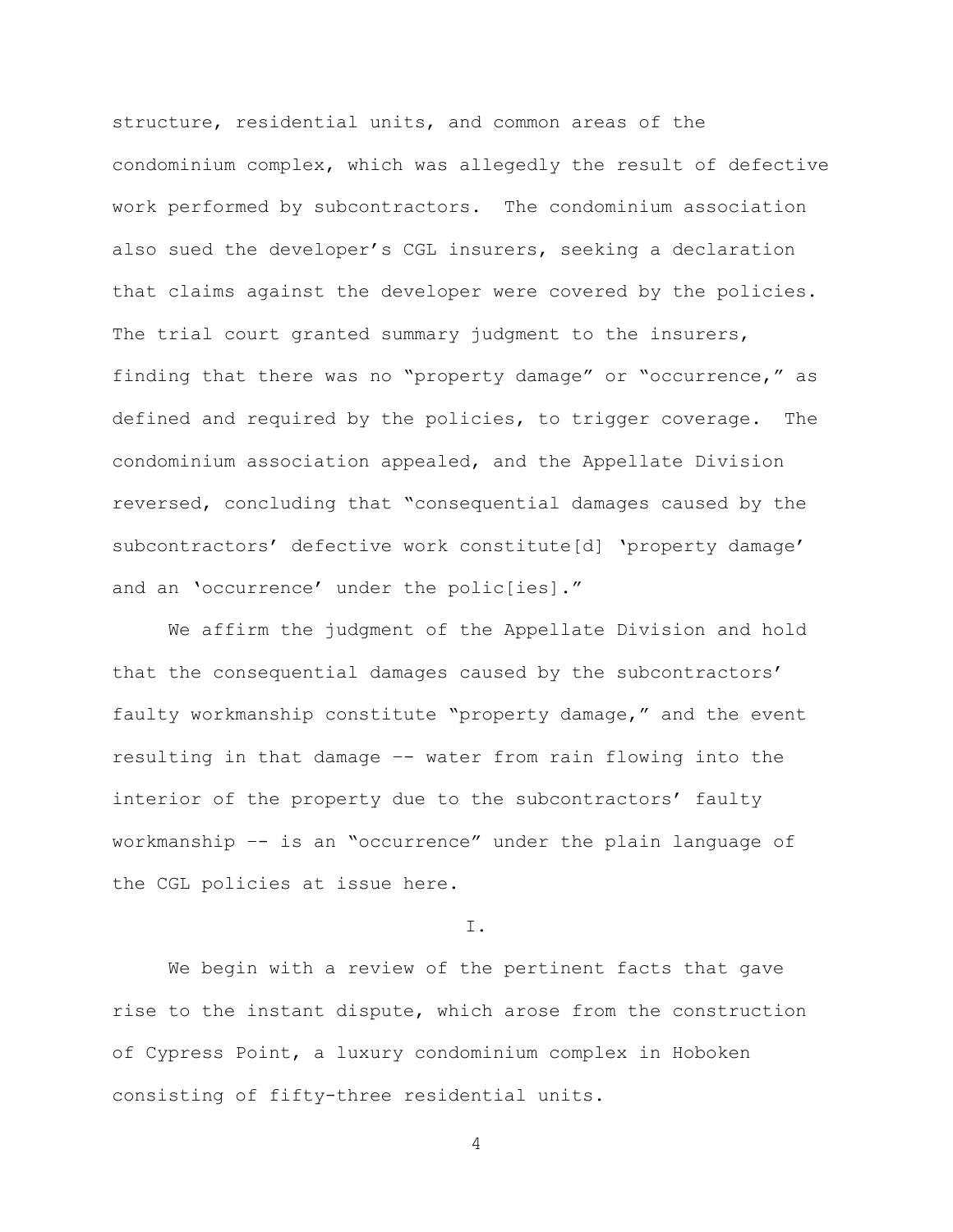Construction of Cypress Point began in 2002 and was substantially completed in 2004. During construction, codefendants Adria Towers, LLC ("Adria Towers"), Metro Homes, LLC ("Metro Homes"),<sup>2</sup> and Commerce Construction Management, LLC ("Commerce Construction")<sup>3</sup> (collectively, "the developer") served as the project's developer and general contractor and hired subcontractors to carry out a substantial majority of the work. Adria Towers also controlled the Cypress Point Condominium Association ("the Association" or "plaintiff") until the fall of 2004, when control of the Association transferred to the unit owners of Cypress Point's condominiums.<sup>4</sup>

During construction of Cypress Point, the developer was issued four CGL policies by Evanston Insurance Company ("Evanston") covering the time period from May 30, 2002 to July 15, 2006, and three by Crum & Forster Specialty Insurance

a<br>B

<sup>&</sup>lt;sup>2</sup> According to the complaints filed with the trial court, Metro Homes "is a corporation which was the co-sponsor, co-developer and/or general contractor that created, coordinated, designed and constructed the Association's building, units and common elements."

<sup>3</sup> According to the complaints filed with the trial court, Commerce Construction "is a construction/project management firm that was responsible for overseeing the construction of the Association's building, units, and common elements."

<sup>4</sup> When a condominium is developed, the condominium association is initially controlled by the developer; as units are sold, control of the association must transfer from the developer to the unit owners. N.J.S.A. 46:8B-12.1.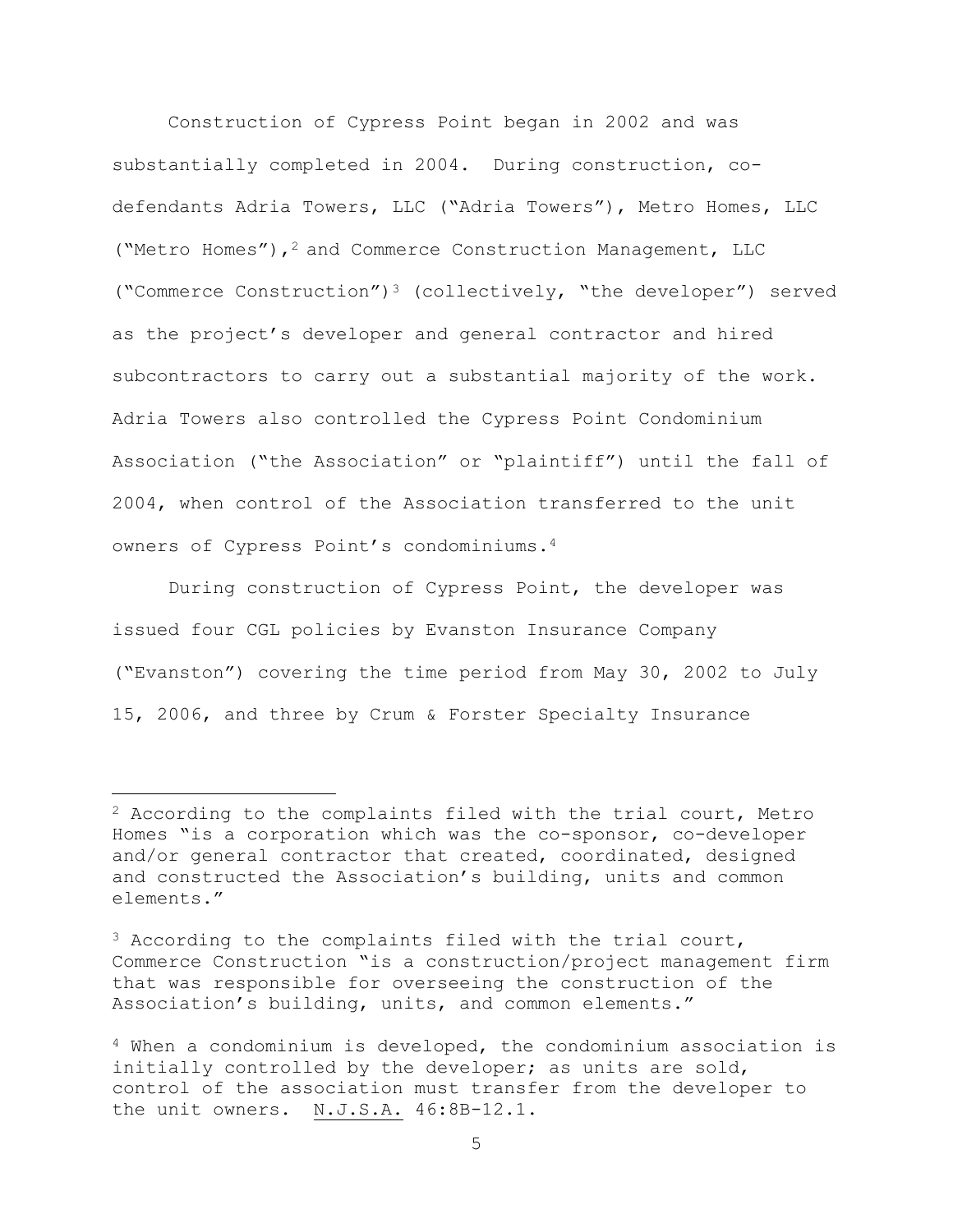Company ("Crum & Forster"), covering the time period from July 15, 2006 to July 15, 2009 (collectively, "the policies"). The policies, which are modeled after the standard form CGL policy promulgated by the Insurance Services Office, Inc.  $(\text{``ISO''})$ ,<sup>5</sup> provide coverage for "those sums that the insured becomes legally obligated to pay as damages because of 'bodily injury' or 'property damage' . . . caused by an 'occurrence' that takes place in the 'coverage territory' . . . [and] . . . occurs during the policy period."

Pursuant to the terms of the policies, "property damage" includes "[p]hysical injury to tangible property including all resulting loss of use of that property." An "occurrence" is defined as "an accident, including continuous or repeated exposure to substantially the same general harmful conditions."

The policies also contain "[v]arious provisions [that]  $\ldots$ . restrict coverage[,]" including an exclusion for "Damage to Your Work" ("the 'your work' exclusion"), which eliminates coverage for "'[p]roperty damage' to 'your work' arising out of

L,

<sup>5</sup> "ISO is an influential organization within the insurance industry that promulgates standard form insurance policies, including CGL policies, that insurers across the country use to conduct their business." Christopher C. French, Construction Defects: Are They 'Occurrences'?, 47 Gonz. L. Rev. 1, 5 n.7 (2011-12) (citing U.S. Fire Ins. Co. v. J.S.U.B., Inc., 979 So. 2d 871, 879 n.6 (Fla. 2007)). Most CGL insurance policies in the United States are written on standard forms developed by ISO and made available with state insurance regulators. Ibid.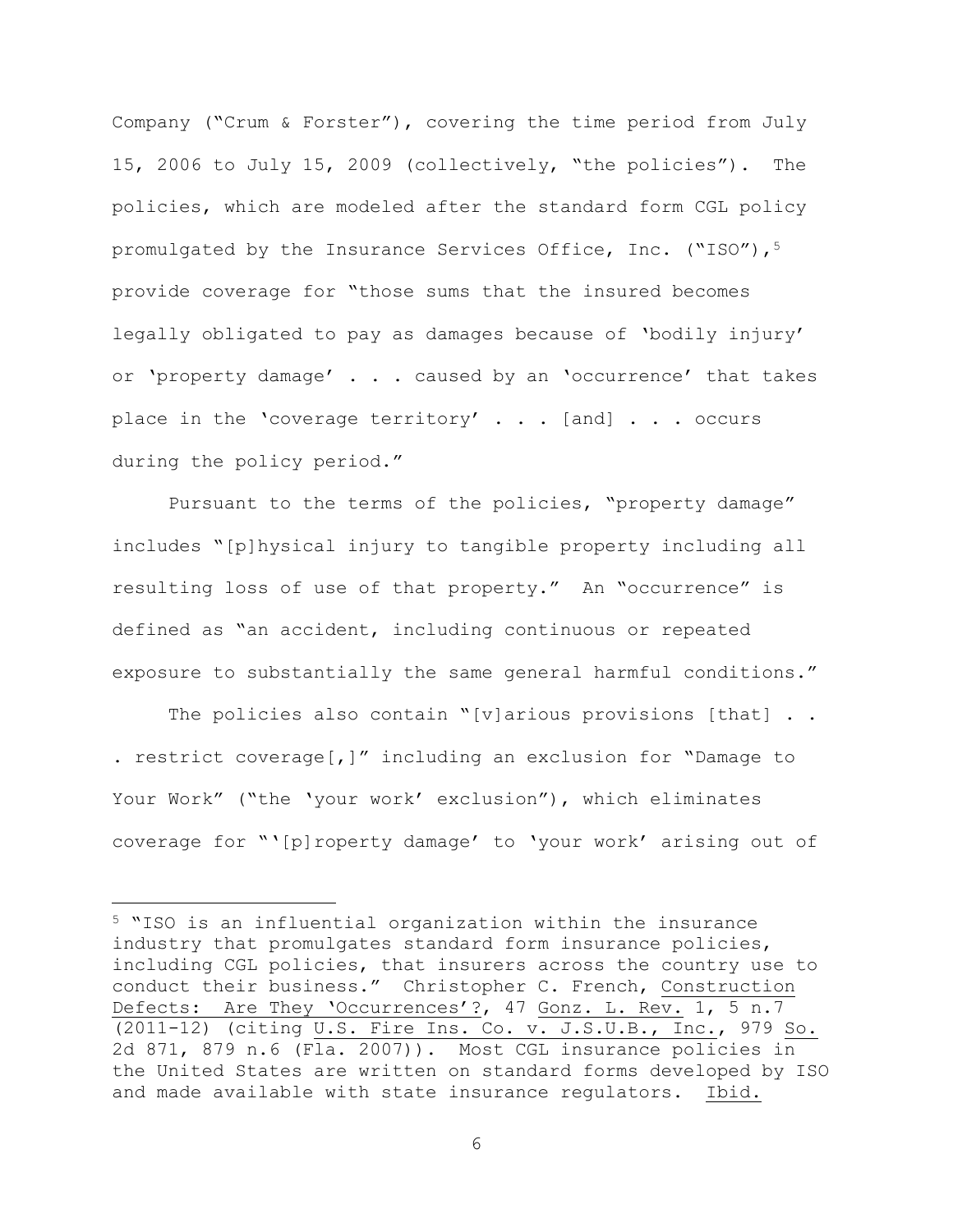it or any part of it and included in the 'products-completed operations hazard.'"<sup>6</sup> Notably, this exclusion "does not apply if the damaged work or the work out of which the damage arises was performed on [the insured's] behalf by a subcontractor."<sup>7</sup> (Emphasis added).

After completion of the condominium complex and transfer of control to the Association, several condominium owners began experiencing problems, such as roof leaks and water infiltration at the interior window jambs and sills of the residential units. The Association also became aware of damage caused by water intrusion into the common areas and interior structures of Cypress Point. As a result, the Association brought an action against the developer and several subcontractors. It alleged faulty workmanship during construction, including but not limited to, defectively built or installed roofs, gutters, brick facades, exterior insulation and finishing system siding,

a<br>B

<sup>6</sup> Under the policies, "products-completed operation hazard" "[i]ncludes all 'bodily injury' and 'property damage' occurring" off-site and/or after the project is deemed "completed."

 $7$  The policies define "[y]our work" as "[w]ork or operations performed by you or on your behalf . . . and . . . [m]aterials, parts or equipment furnished in connection with such work or operations." "Your work" includes "[w]arranties or representations made at any time with respect to the fitness, quality, durability, performance or use of 'your work' . . . and . . . [t]he providing of or failure to provide warnings or instructions."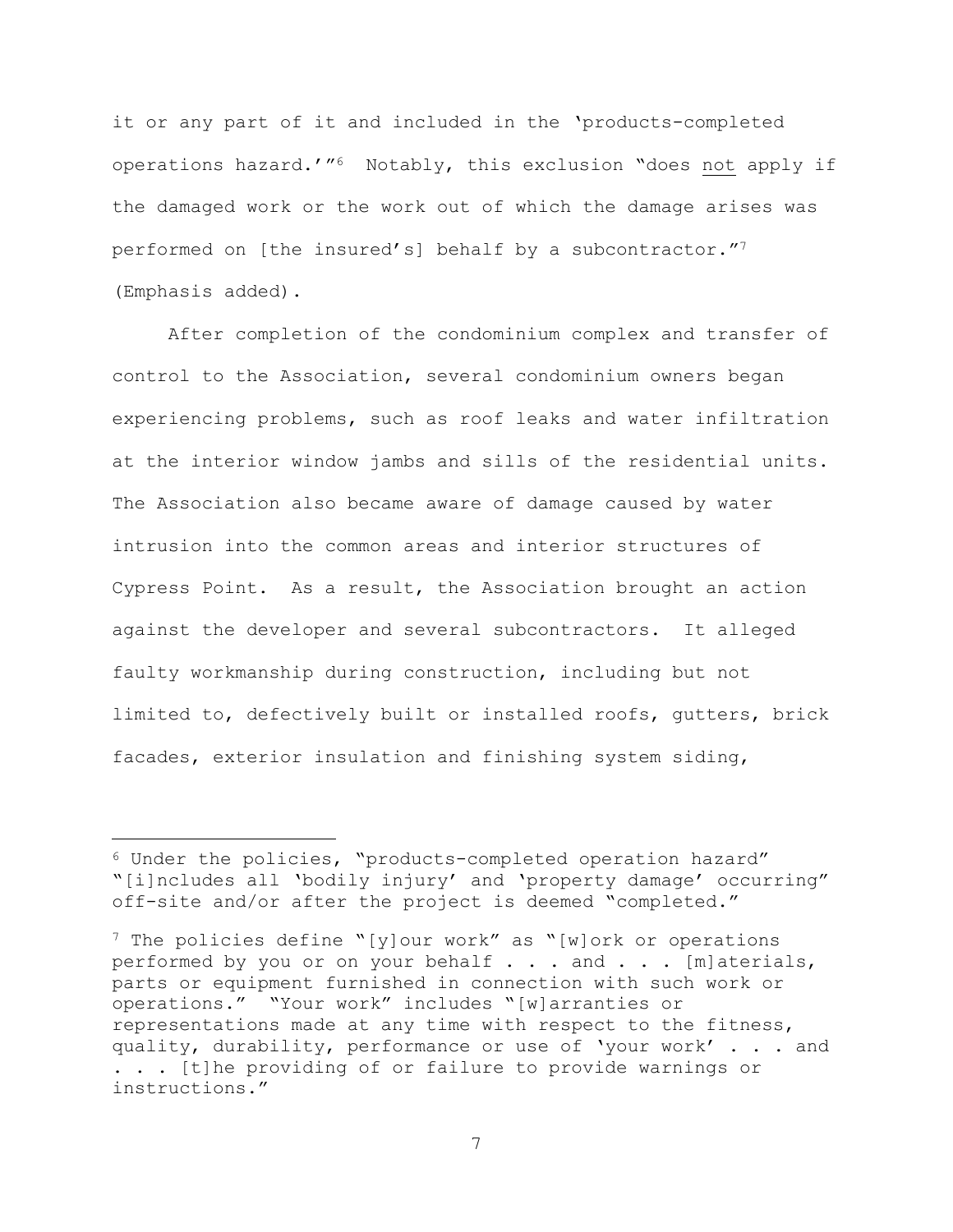windows, doors, and sealants. The Association claimed consequential damages, consisting of, among other things, damage to steel supports, exterior and interior sheathing and sheetrock, and insulation, to Cypress Point's common areas, interior structures, and residential units ("the consequential damages").<sup>8</sup>

After the Association filed suit, Adria Towers requested that Evanston defend and indemnify it against the Association's claims. When Evanston refused, and Adria Towers failed to file a declaratory judgment action against Evanston, the Association filed an amended complaint, seeking a determination whether its claims against the developer were covered by Evanston's CGL policies. Evanston subsequently filed an amended answer to the Association's complaint, denying any obligation to defend and indemnify the developer, as well as a third-party complaint against Crum & Forster, alleging that if Evanston did owe such an obligation, the rights and responsibilities under the Crum & Forster CGL policies should also be adjudicated.

i<br>L

<sup>&</sup>lt;sup>8</sup> In the complaint, which was amended several times between 2010 and 2012 to add claims and parties, the Association asserted claims of negligence, breach of express warranties, breach of implied warranties, negligent misrepresentation, violations of the Planned Real Estate Development Full Disclosure Act, and breach of contract.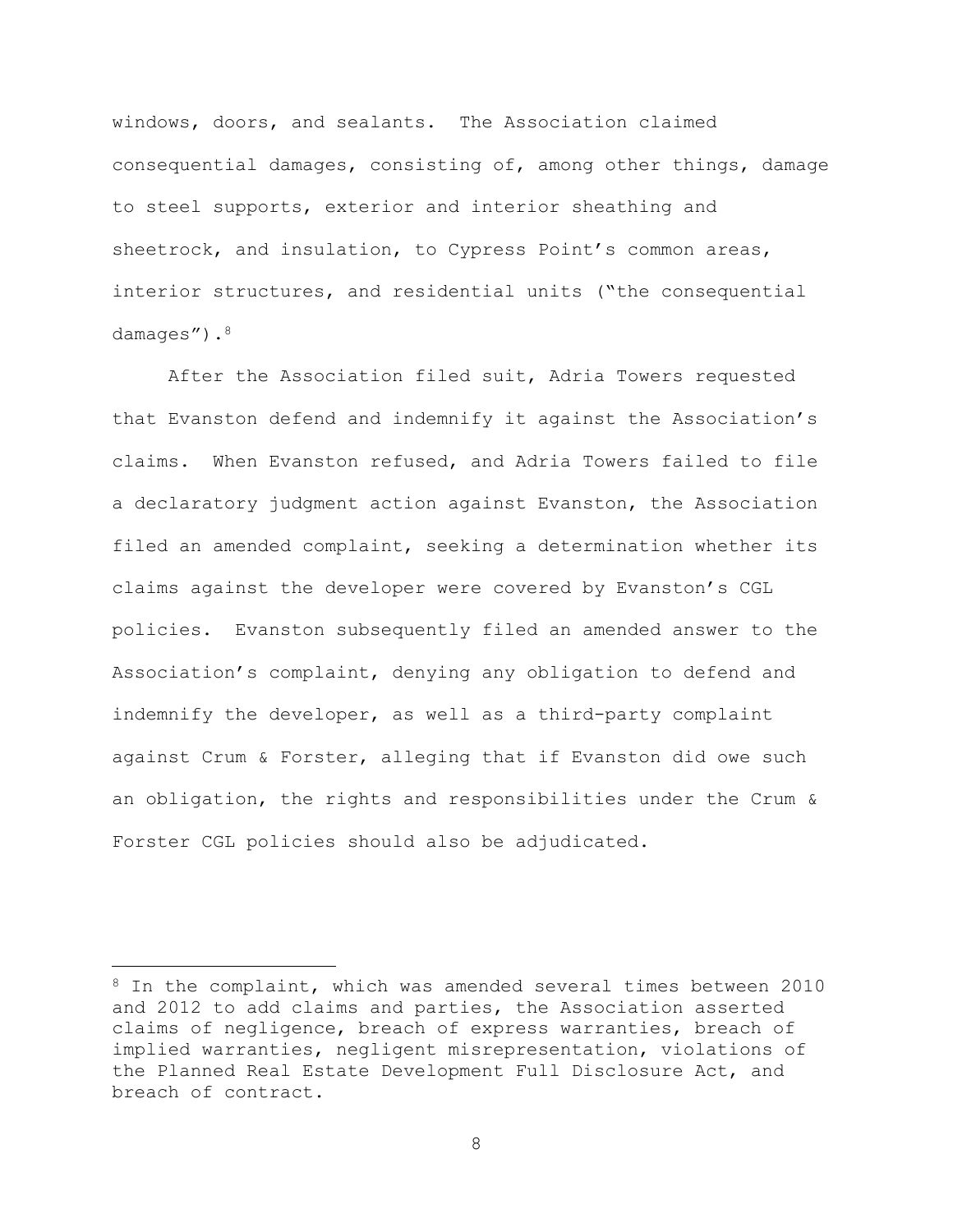Evanston and Crum & Forster (collectively, "the insurers") filed motions for summary judgment, arguing, among other things, that they were not liable because the subcontractors' faulty workmanship did not constitute an "occurrence" that caused "property damage" as defined by the policies. The trial court agreed, concluding that faulty workmanship does not constitute an "occurrence" and that the consequential damages caused therefrom were not "property damage" under the terms of the policies because the damage arose entirely from faulty work performed by or on behalf of the developer. Accordingly, the trial court granted Evanston's motion for summary judgment and dismissed Crum & Forster's motion for summary judgment as moot. The Association filed a motion for reconsideration, which was denied.

In a published opinion, the Appellate Division reversed the trial court's grant of summary judgment in favor of the insurers, holding that "unintended and unexpected consequential damages [to the common areas and residential units] caused by the subcontractors' defective work constitute 'property damage' and an 'occurrence' under the [CGL] polic[ies]." Cypress Point Condo. Ass'n, Inc. v. Adria Towers, L.L.C., 441 N.J. Super. 369, 373 (App. Div. 2015). The panel found that, under the plain language of the CGL policies, the damages alleged in the Association's claim satisfied the policies' definitions of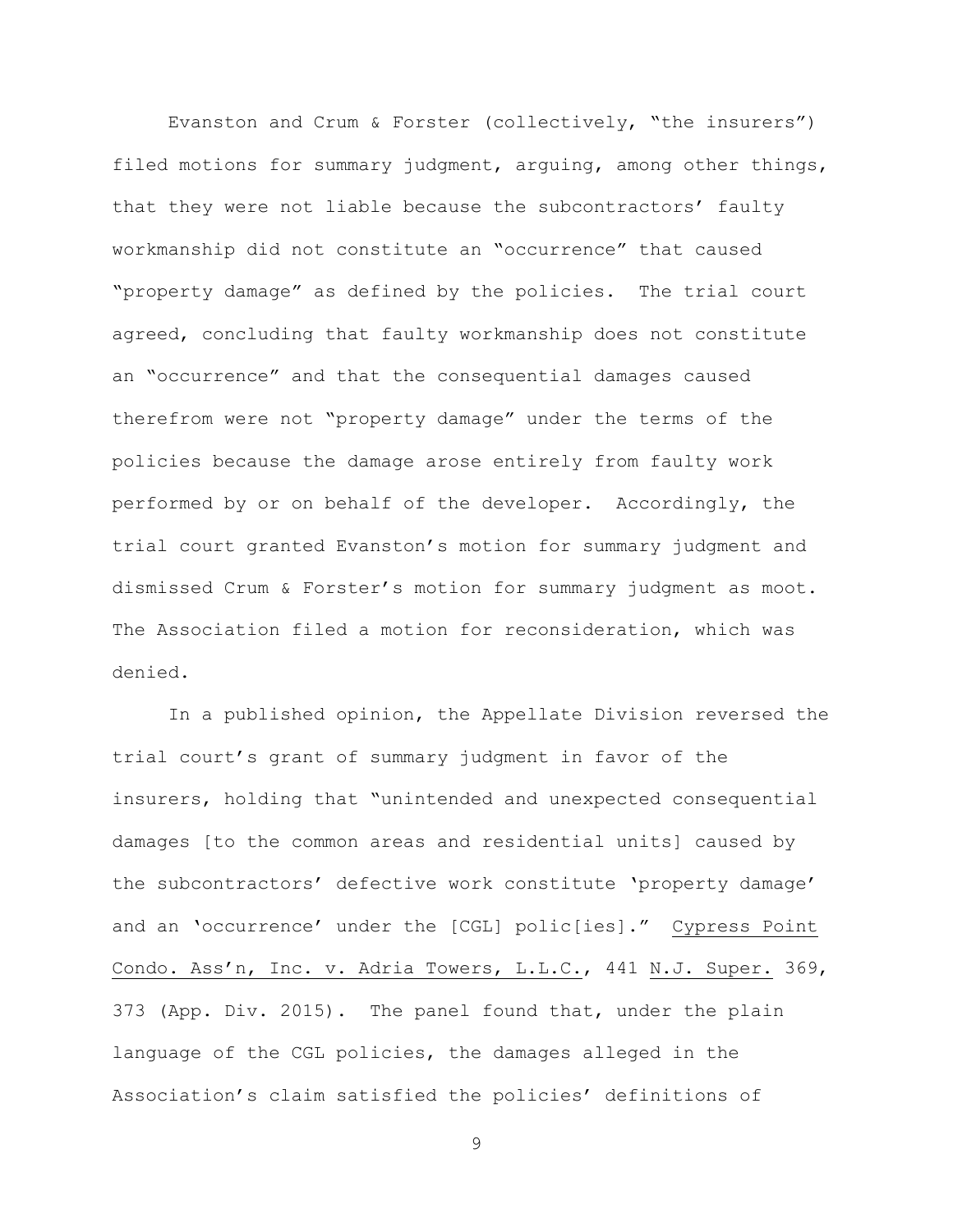"property damage" and "occurrence." Id. at 375-77. The panel also distinguished two prior New Jersey cases relied upon by the trial court in finding for the insurers, Weedo v. Stone-E-Brick, Inc., 81 N.J. 233 (1979), and Firemen's Insurance Co. of Newark v. National Union Fire Insurance Co., 387 N.J. Super. 434 (App. Div. 2006), "because they (1) involved only replacement costs flowing from a business risk, rather than consequential damages caused by defective work; and (2) interpreted different language than the policy language in this appeal," which was based on the 1986 standard CGL form rather than the 1973 version at issue in Weedo and Firemen's. Cypress Point, supra, 441 N.J. Super. at 377.

Thereafter, we granted the insurers' petitions for certification. 223  $M$ .J. 355 (2015).

#### II.

The pertinent contentions of the parties are as follows. The insurers urge this Court to overturn the Appellate Division's finding that the policies provided coverage for the Association's claims against the developer. Citing Weedo and Firemen's, the insurers argue that the panel's holding conflicts with established law that CGL policies are only intended to provide coverage for damage caused by faulty workmanship to other property and not to the project itself, as was the case here. In doing so, the insurers assert, the panel improperly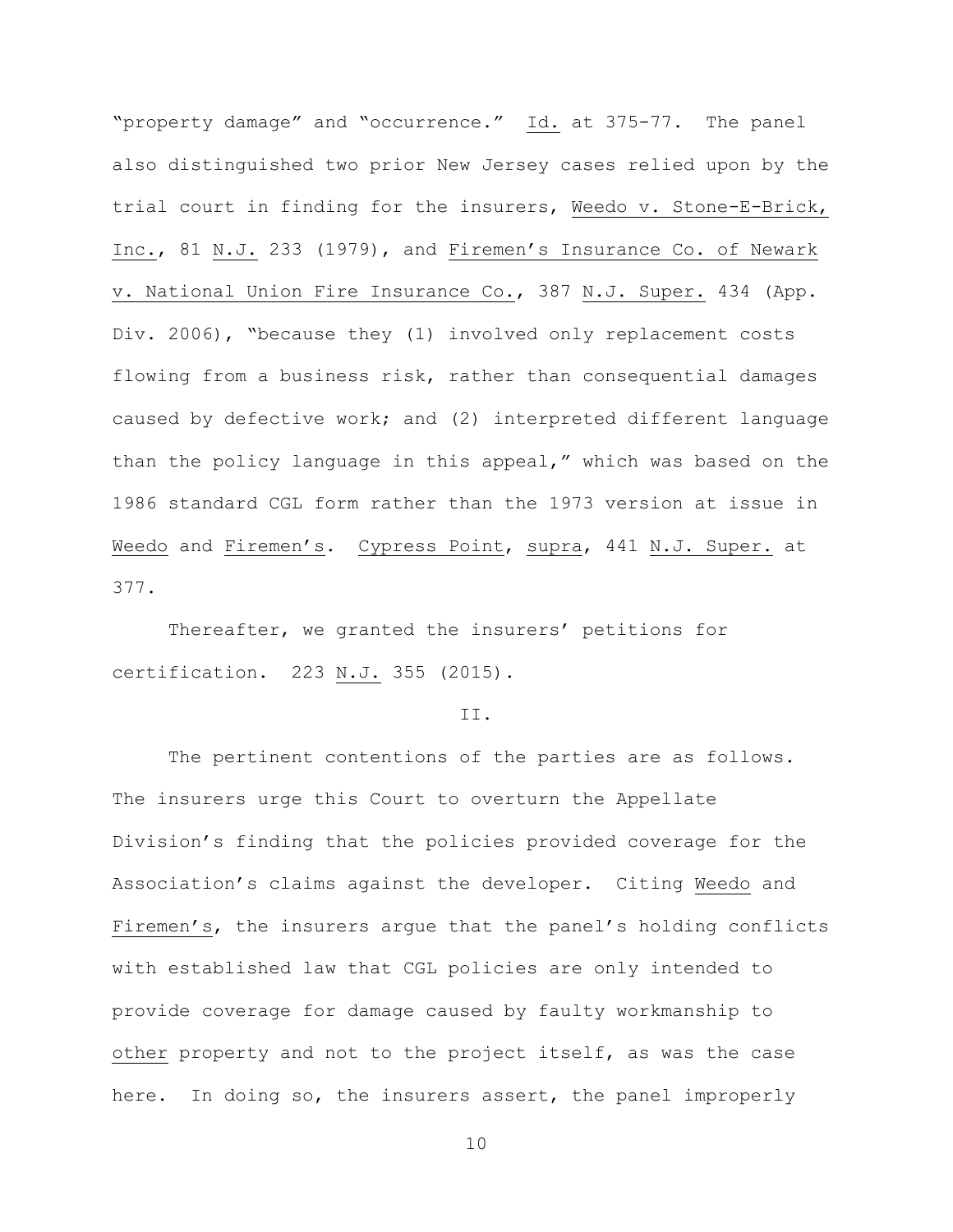shifted the risks inherent in constructing a building from the developer and general contractor, who are in the best position to control a subcontractor's work, to their insurers.

The insurers further contend that the Appellate Division failed to apply the correct definition of "accident" as it relates to a covered "occurrence" under the policies. According to the insurers, a subcontractor's faulty workmanship does not have the fortuity element required for the faulty workmanship to constitute an "accident," and is therefore not an "occurrence" under the terms of the policies. In other words, damage to any portion of the project caused by defective construction is not accidental because it is one of the normal, frequent, and predictable consequences of the construction business.

Relatedly, the insurers assert that the panel inappropriately invoked the "subcontractor exception" to the "your work" exclusion to trigger coverage for the Association's claims against the developer. According to the insurers, there was no coverage because faulty workmanship is not "property damage" or an "occurrence" under the terms of the policies and, therefore, the panel should not have considered whether the policies' exclusions, let alone exceptions to those exclusions, apply here.

Finally, the insurers ask us to follow authority from other jurisdictions, which they claim supports the proposition that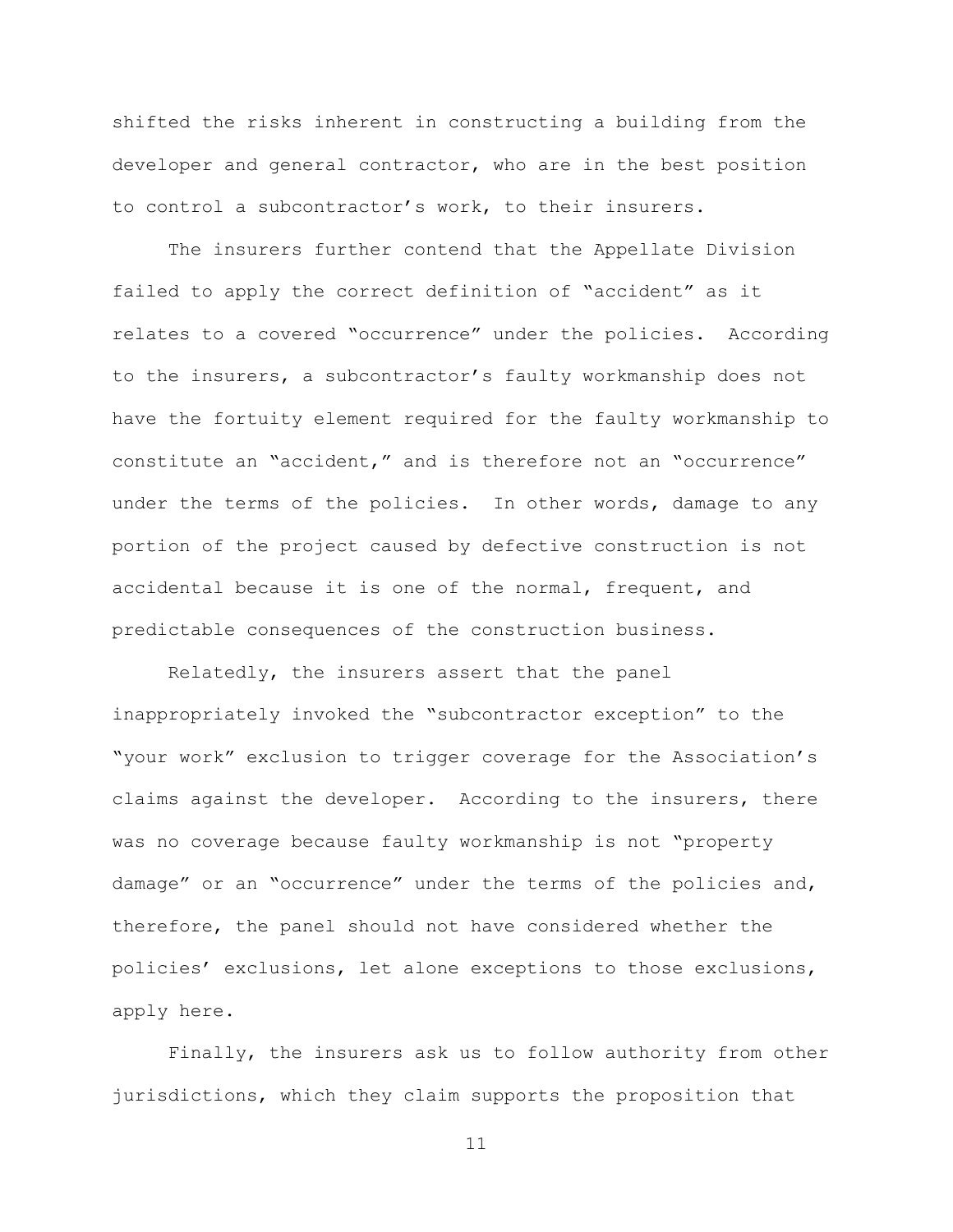CGL policies do not provide coverage for faulty workmanship that causes damage to any portion of the work that the insured was obligated to deliver. See, e.g., Columbia Ins. Grp., Inc. v. Cenark Project Mgmt. Servs., 2016 Ark. 185 (Ark. 2016).

The Association, conversely, asserts that the Appellate Division's ruling in favor of coverage for the consequential damages caused by a subcontractor's faulty workmanship is in line with both judicial precedent and the plain language of the policies. Citing to Weedo, Firemen's, and S.N. Golden Estates, Inc. v. Continental Casualty Co., 293 N.J. Super. 395 (App. Div. 1996), the Association contends that our courts have consistently found that, while a construction defect itself is not covered under a CGL policy, the damage caused as a consequence of the defect is covered. Thus, plaintiff argues that consequential damages stemming from faulty workmanship constitute a covered "occurrence" under the terms of the policies, and that the Appellate Division's holding supporting such an interpretation should not be disturbed.

The Association also notes that the Weedo and Firemen's decisions were based on the 1973 ISO form CGL policy, whereas the instant case involves the 1986 ISO form CGL policy, which contains a subcontractor exception to the "your work" exclusion that was not included in the 1973 ISO form. The Association argues that the existence of the subcontractor exception implies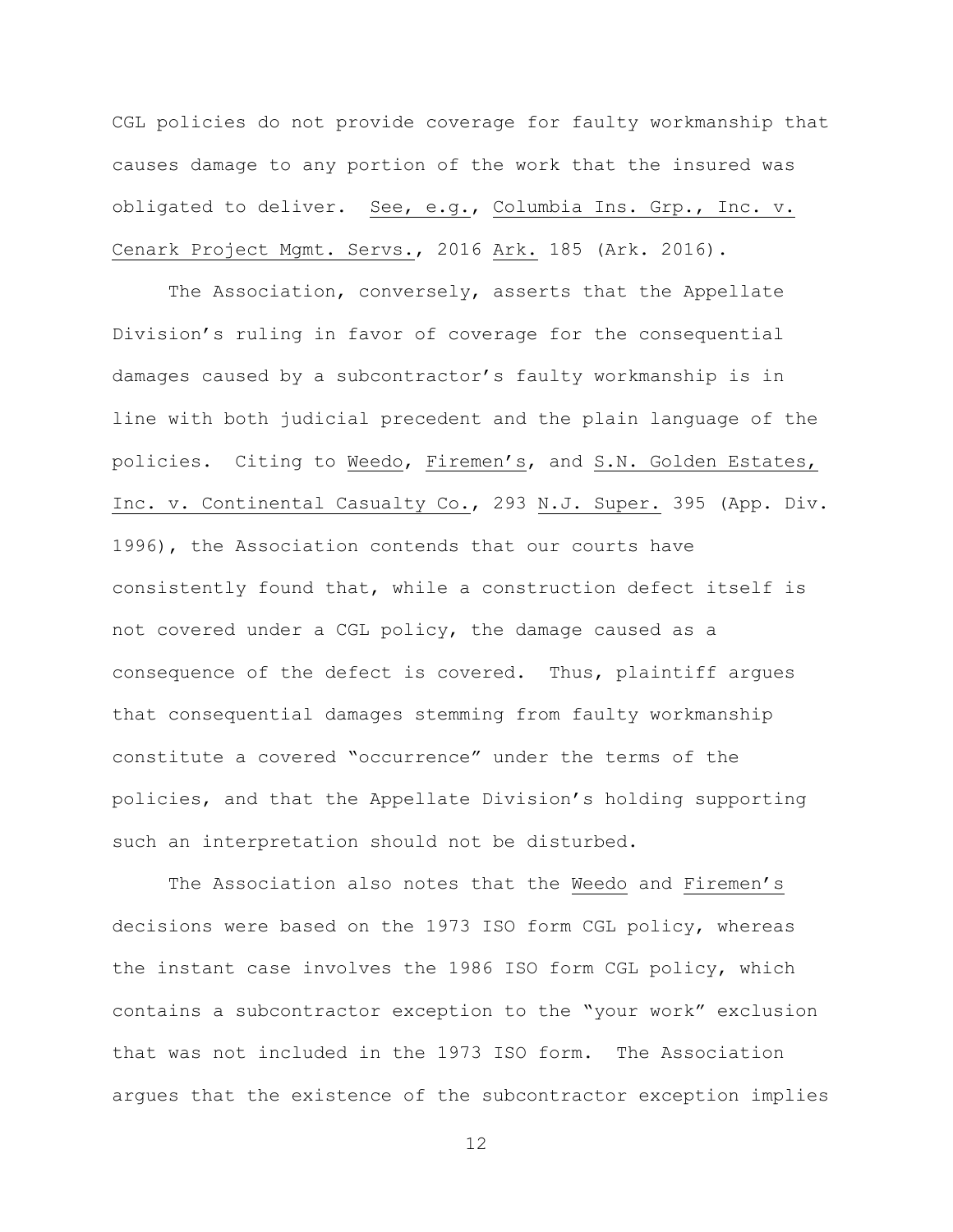that the policies' definition of an "occurrence" includes construction defect claims, because interpreting the contract otherwise would render the subcontractor exception meaningless.

Finally, this Court granted leave to appear as amicus curiae to five entities or groups of entities: Associated General Contractors of America and Associated Construction Contractors of New Jersey; the Community Association Institute; the National Association of Home Builders, New Jersey Builders Association, and Leading Builders of America; Turner Construction Company; and United Policyholders. All five amici support the Association's positions.

# III.

#### A.

We begin our discussion of the law applicable to this appeal by noting that we review the trial court's grant of summary judgment de novo under the same standard as the trial court. Mem'l Props., LLC v. Zurich Am. Ins. Co., 210 N.J. 512, 524 (2012). That standard commands that summary judgment be entered "if the pleadings, depositions, answers to interrogatories and admissions on file, together with the affidavits, if any, show that there is no genuine issue as to any material fact challenged and that the moving party is entitled to a judgment or order as a matter of law." R. 4:46- 2(c). When no issue of fact exists, and only a question of law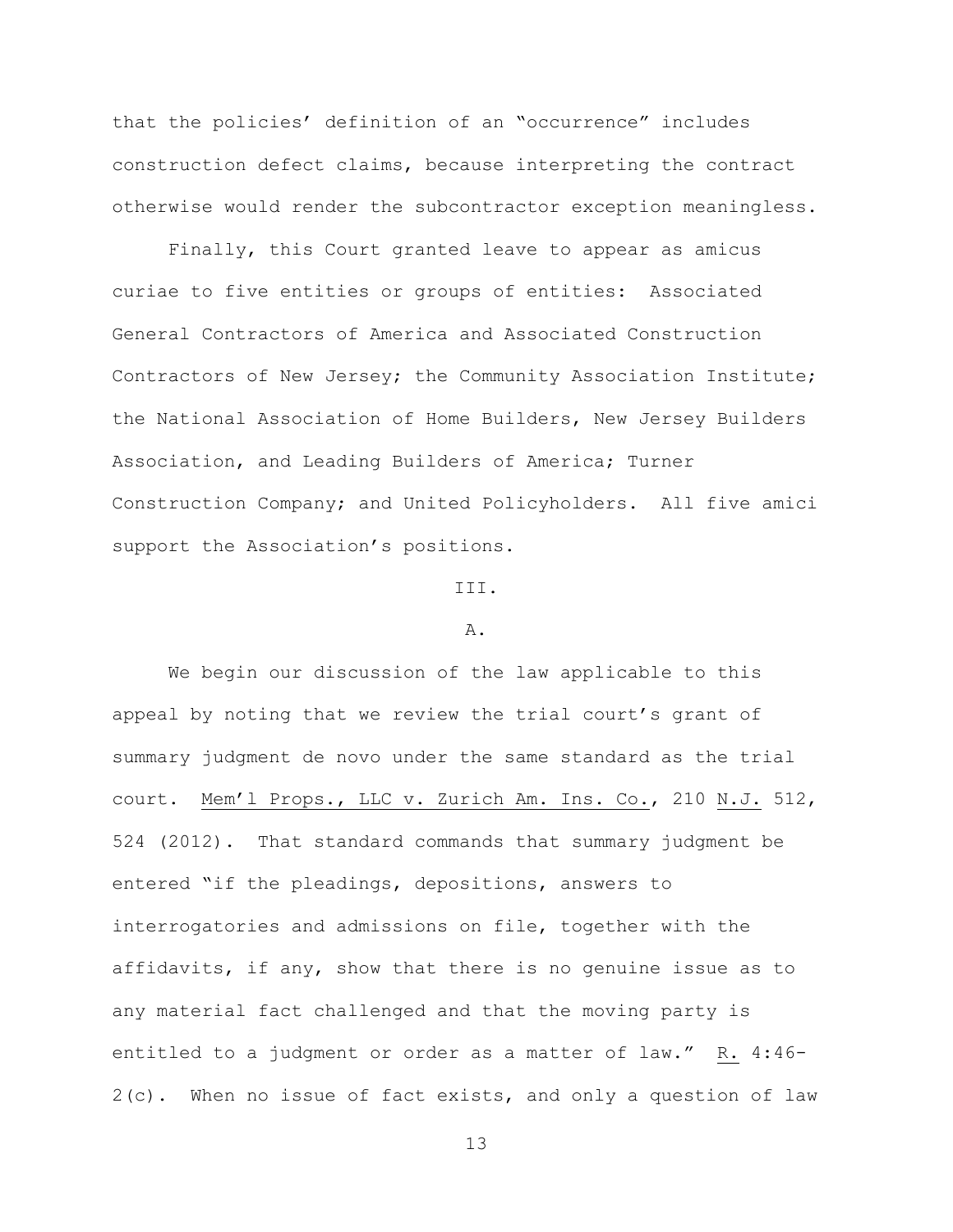remains, this Court affords no special deference to the legal determinations of the trial court. Manalapan Realty, L.P. v. Twp. Comm. of Manalapan, 140 N.J. 366, 378 (1995). Because there is no genuine issue of material fact before us, we review de novo the trial court's conclusion that the insurers were not obligated to defend and indemnify the developer against the Association's claims.

# B.

With that standard in mind, we turn to the general principles governing the interpretation of insurance policies, which we have long recognized must be analyzed under the rules "of simple contract law," Kampf v. Franklin Life Ins. Co., 33 N.J. 36, 43 (1960), requiring us "to read the document as a whole in a fair and common sense manner," Hardy ex rel. Dowdell v. Abdul-Matin, 198 N.J. 95, 103 (2009).

Well-settled contract law provides that "[c]ourts enforce contracts based on the intent of the parties, the express terms of the contract, surrounding circumstances and the underlying purpose of the contract." Manahawkin Convalescent v. O'Neill, 217 N.J. 99, 118 (2014) (citations and internal quotation marks omitted). Thus, "[w]hen the terms of an insurance contract are clear, it is the function of a court to enforce it as written and not to make a better contract for either of the parties." Kampf, supra, 33 N.J. at 43 (citation omitted). It follows that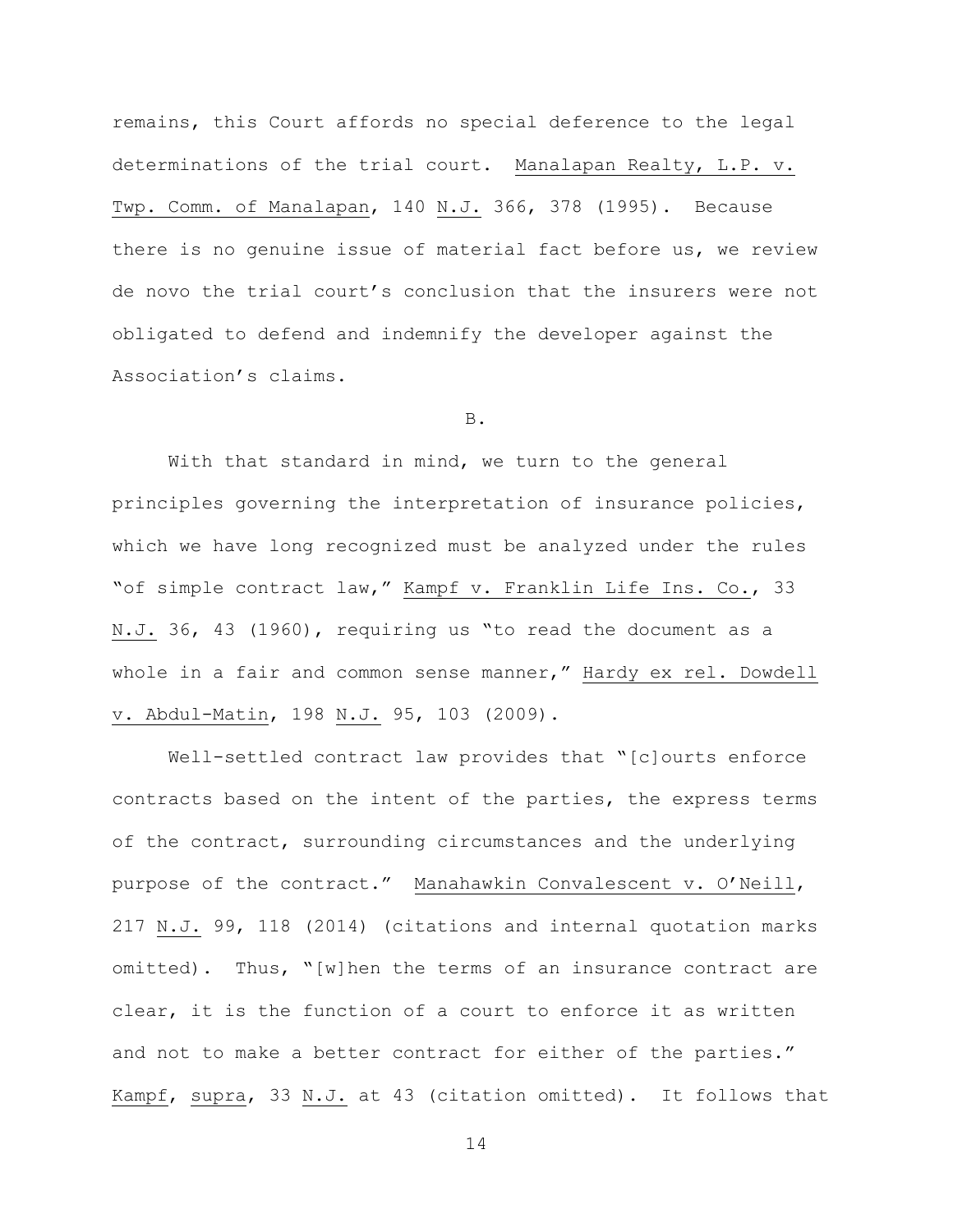"[i]n attempting to discern the meaning of a provision in an insurance contract, the plain language is ordinarily the most direct route," Chubb Custom Ins. Co. v. Prudential Ins. Co. of Am., 195 N.J. 231, 238 (2008), and that when "the language of a contract is plain and capable of legal construction, the language alone must determine the agreement's force and effect," Manahawkin, supra, 217 N.J. at 118 (citations and internal quotation marks omitted). However, "[w]hen the provision at issue is subject to more than one reasonable interpretation, it is ambiguous, and the 'court may look to extrinsic evidence as an aid to interpretation.'" Templo Fuente de Vida Corp. v. Nat'l Union Fire Ins. Co. of Pittsburgh, 224 N.J. 189, 200 (2016) (quoting Chubb Custom, supra, 195 N.J. at 238).

As to insurance contracts specifically, "the general rule of construction [is] that if the controlling language of a policy will support two meanings, one favorable to the insurer and the other to the insured, the interpretation favoring coverage should be applied." Butler v. Bonner & Barnwell, Inc., 56 N.J. 567, 575 (1970) (citing Mazzilli v. Accident & Cas. Ins. Co., 35 N.J. 1, 7 (1961)); see also Doto v. Russo, 140 N.J. 544, 556 (1995) (noting that "New Jersey courts often have construed ambiguous language in insurance policies in favor of the insured and against the insurer"). Moreover, "[w]hile specific words may not be ambiguous, the context in which they are used may create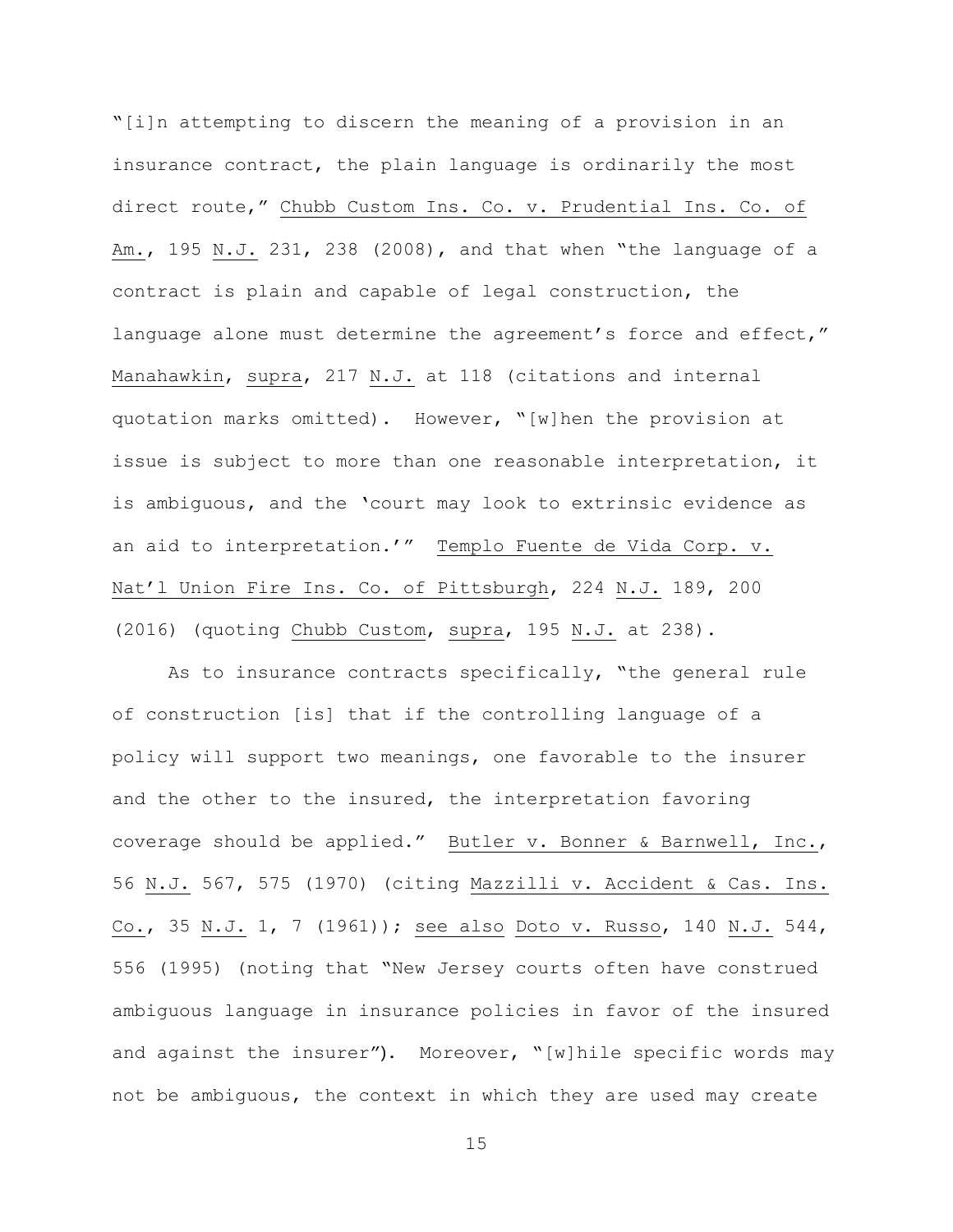an ambiguity. The court's responsibility is to give effect to the whole policy, not just one part of it." Arrow Indus. Carriers, Inc. v. Cont'l Ins. Co. of N.J., 232 N.J. Super. 324, 334 (Law Div. 1989) (citing Boswell v. Travelers Indem. Co., 38 N.J. Super. 599, 604 (App. Div. 1956)).

# C.

Having reviewed our jurisprudence on the interpretation of insurance policies, we turn to CGL policies, generally, with a special emphasis on the CGL policy at issue here. A CGL policy "protects business owners against liability to third-parties." 3 Jeffrey E. Thomas, New Appleman on Insurance, Law Library Edition § 16.02[3][a][i], LexisNexis (2015) (Appleman). The policy was first developed in the 1940s as "the result of a voluntary effort in the insurance industry to address the misunderstanding, coverage disputes, and litigation that resulted from the unique language used by each liability insurer." U.S. Fire Ins. Co. v. J.S.U.B., Inc., 979 So. 2d 871, 877-78 (Fla. 2007) (citations omitted). In 1966, the ISO CGL policy was "broadened to cover 'occurrences,' which included coverage for both 'accidents' and 'continuous exposure to conditions.' This change permitted coverage for accidental events that were not abrupt and short-lived, such as seepage and long-term exposure to hazardous substances." Appleman, supra, § 16.02[3][a][iv].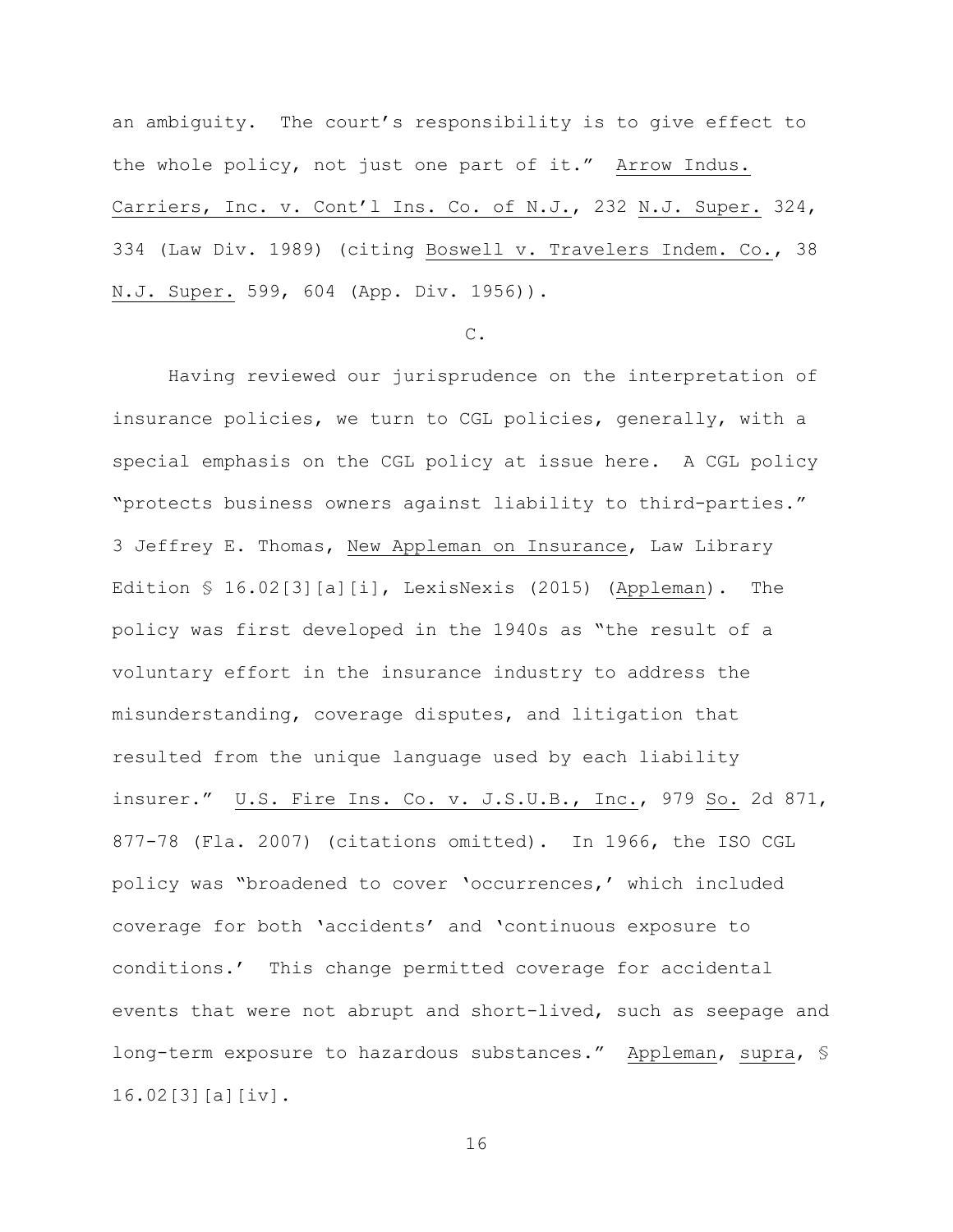The most commonly purchased CGL policy is the standard form CGL policy, which "is revised every few years by the [ISO]." Id. at § 16.02[3][a][iii]. Although not required to do so, most insurers prepare their CGL policies based on the ISO's standard forms. Id. at § 16.02[3][a][iv].

Since 1966, the ISO has promulgated two standard form CGL policies, one in 1973 and another in 1986. As the Appellate Division aptly noted, there are important differences between the 1973 and 1986 standard form CGL policies which are of particular importance in the instant dispute. "First . . .[t]he 1973 ISO [policy] defines 'occurrence' as 'an accident . . . which results in . . . property damage neither expected nor intended from the standpoint of the insured'" while the 1986 ISO "policy defines 'occurrence' as 'an accident, including continuous or repeated exposure to substantially the same general harmful conditions.'" Cypress Point, supra, 441 N.J. Super. at 379 (internal citations omitted). Thus, "'[p]roperty damage,' . . . is not directly included in the policy's definition of 'occurrence.'" Id. at 379-80. "Second and most importantly, the 1986 ISO [policy] includes a significant exception to an exclusion not contained in the 1973 ISO [policy]." Id. at 380.

The exception in the 1986 ISO CGL policy, which has never been directly addressed by this Court, is found under the "your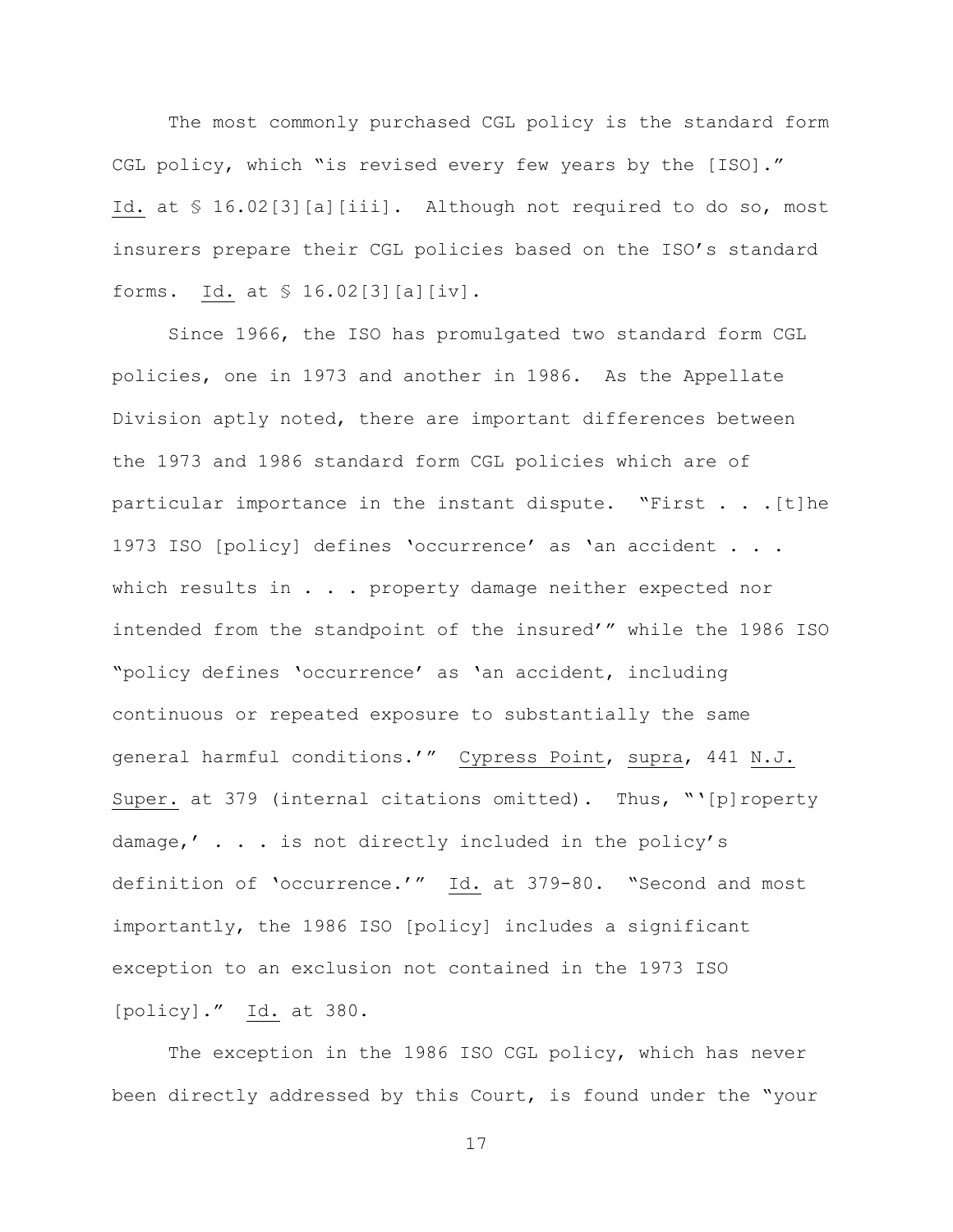work" exclusion clause of the policy. As outlined above, the 1986 standard form CGL policy eliminates coverage for "'property damage' to 'your work' arising out of it or any part of it . . ."9 However, the policy's exception to this exclusion, included in the form by the ISO for the first time in 1986, provides that the "your work" exclusion "does not apply if the damaged work or the work out of which the damage arises was performed on your behalf by a subcontractor." Appleman, supra, §§ 18.03[12][a], [d].

In creating the subcontractor exception to the "your work" exclusion, it has been noted that the ISO was motivated by an agreement between policy holders and insurers

> that the CGL policy should provide coverage for defective construction claims so long as the allegedly defective work had been performed by a subcontractor rather than the policyholder itself. This resulted both because of the demands of the policyholder community (which wanted this sort of coverage) and the view of insurers that the CGL was a more attractive product that could be better sold if it contained this coverage.

> [Christopher C. French, Construction Defects: Are They 'Occurrences'?, 47 Gonz. L. Rev. 1, 8-9 (2011-12) (citation omitted).]

L,

<sup>9</sup> In the 1973 ISO Form, the "your work" exclusion was worded slightly differently: "[t]his insurance does not apply . . . to property damage to work performed by or on behalf of the named insured arising out of the work or any portion thereof, or out of materials, parts or equipment furnished in connection therewith." Weedo, supra, 81 N.J. at 241.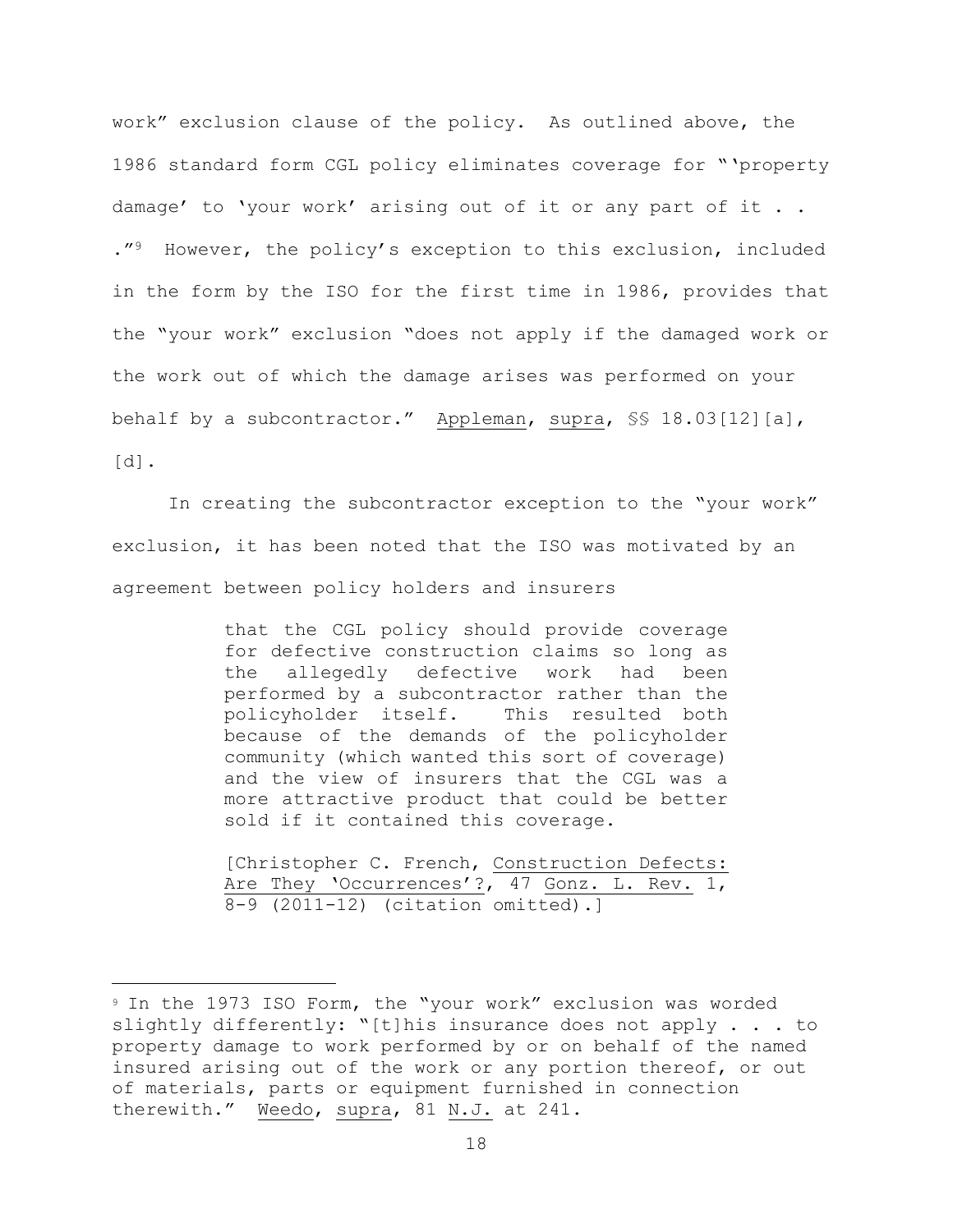Moreover, the ISO itself addressed the addition of the subcontractor exception in a July 1986 circular, which "confirm[ed] that the 1986 revisions to the standard CGL policy

. . . specifically 'cover[ed] damage caused by faulty workmanship to other parts of work in progress; and damage to, or caused by, a subcontractor's work after the insured's operations are completed.'" U.S. Fire, supra, 979 So. 2d at 879 (citing ISO Circular, Commercial Gen. Liab. Program Instructions Pamphlet, No. GL-86-204 (July 15, 1986)).

D.

We now turn to New Jersey's case law pertinent to interpreting CGL policies. In doing so, we note that the seminal cases considering whether construction defects are covered under such policies construed versions of the standard form ISO policy that predated the 1986 version used here.

This Court first addressed the issue of whether a standard CGL policy covers construction defects in Weedo, supra, which is regularly cited by both state and federal courts as the leading case on the issue. French, supra, 47 Gonz. L. Rev. at 22-24; see also Fireman's, supra, 387 N.J. Super. at 442 (noting that "[t]he seminal case regarding insurance coverage for a contractor's defective work is Weedo"). In Weedo, two sets of homeowners sued a masonry contractor, Stone-E-Brick, for claims arising out of faulty workmanship and defective construction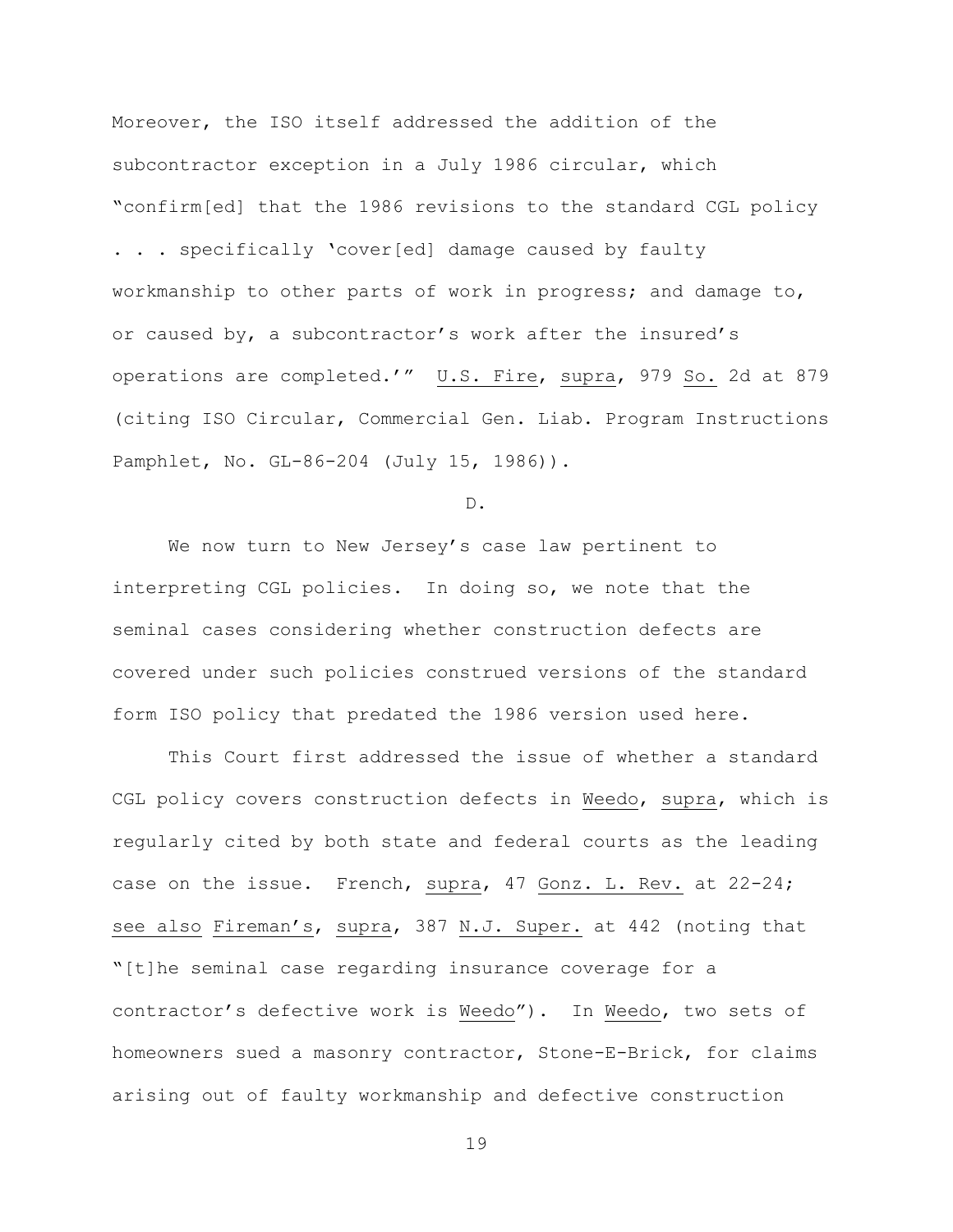work. Weedo, supra, 81 N.J. at 235-36. In their complaints, the homeowners sought damages to cover the cost of correcting the construction defects. Ibid. Stone-E-Brick, in turn, requested that its CGL insurer defend and indemnify it against both complaints, but the insurer refused, asserting that CGL policies exclude coverage for claims of faulty construction that require repair or replacement of a contractor's work. Id. at 236.

The policy at issue in Weedo was the 1973 version of the standard form CGL, which contained exclusions for "business risks" to the "'insured products' (exclusion '(n)') and 'work performed' (exclusion '(o)')," and read as follows:

> This insurance does not apply (n) to property damage to the named insured's products arising out of such products or any part of such products;

> (o) to property damage to work performed by or on behalf of the named insured arising out of the work or any portion thereof, or out of materials, parts or equipment furnished in connection therewith.

[Id. at 240-41.]

After engaging in an extensive discussion of the nature and purpose of "business risk" exclusions within CGL policies, and determining that "[t]he consequence of not performing well is part of every business venture[, and that] the replacement or repair of faulty goods and works is a business expense, to be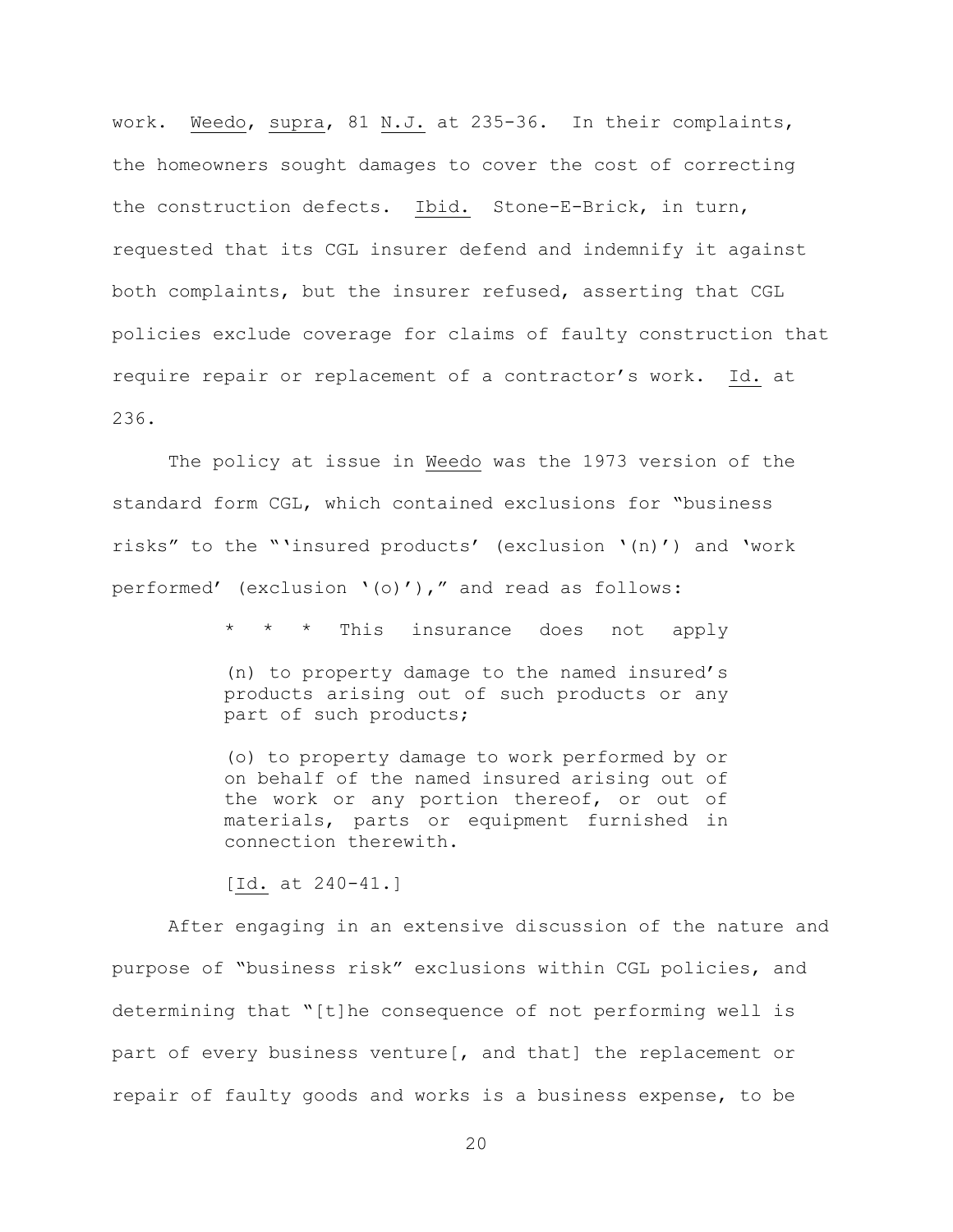borne by the insured-contractor in order to satisfy customers," the Weedo Court rejected Stone-E-Brick's claim for coverage. Id. at 238-41. In doing so, the Court held that CGL policies did not indemnify insureds "where the damages claimed are the cost of correcting the [alleged defective] work itself[,]" id. at 235, but did not address whether the alleged faulty workmanship constituted a covered "occurrence" under the 1973 standard form CGL policy. See id. at 237 n.2 (noting that because insurer "conceded . . . that but for the exclusions in the policy, coverage would obtain," Court would "not address the validity of one of the carrier's initially-offered grounds of non-coverage, namely, that the policy did not extend coverage for the claims made even absent the exclusions"). Rather, the homeowners' claims seeking compensation for the repair and replacement of the insured's faulty work was specifically excluded and, therefore, the CGL insurer was not obligated to provide coverage. Id. at 241 (stating that "given the precise and limited form of damages which form the basis of the claims against the insured, either exclusion is, or both are, applicable to exclude coverage").

Building on the principles enunciated in Weedo, the Appellate Division in Fireman's, supra, held that claims against an insured general contractor for the cost of replacing substandard condominium firewalls installed by subcontractors did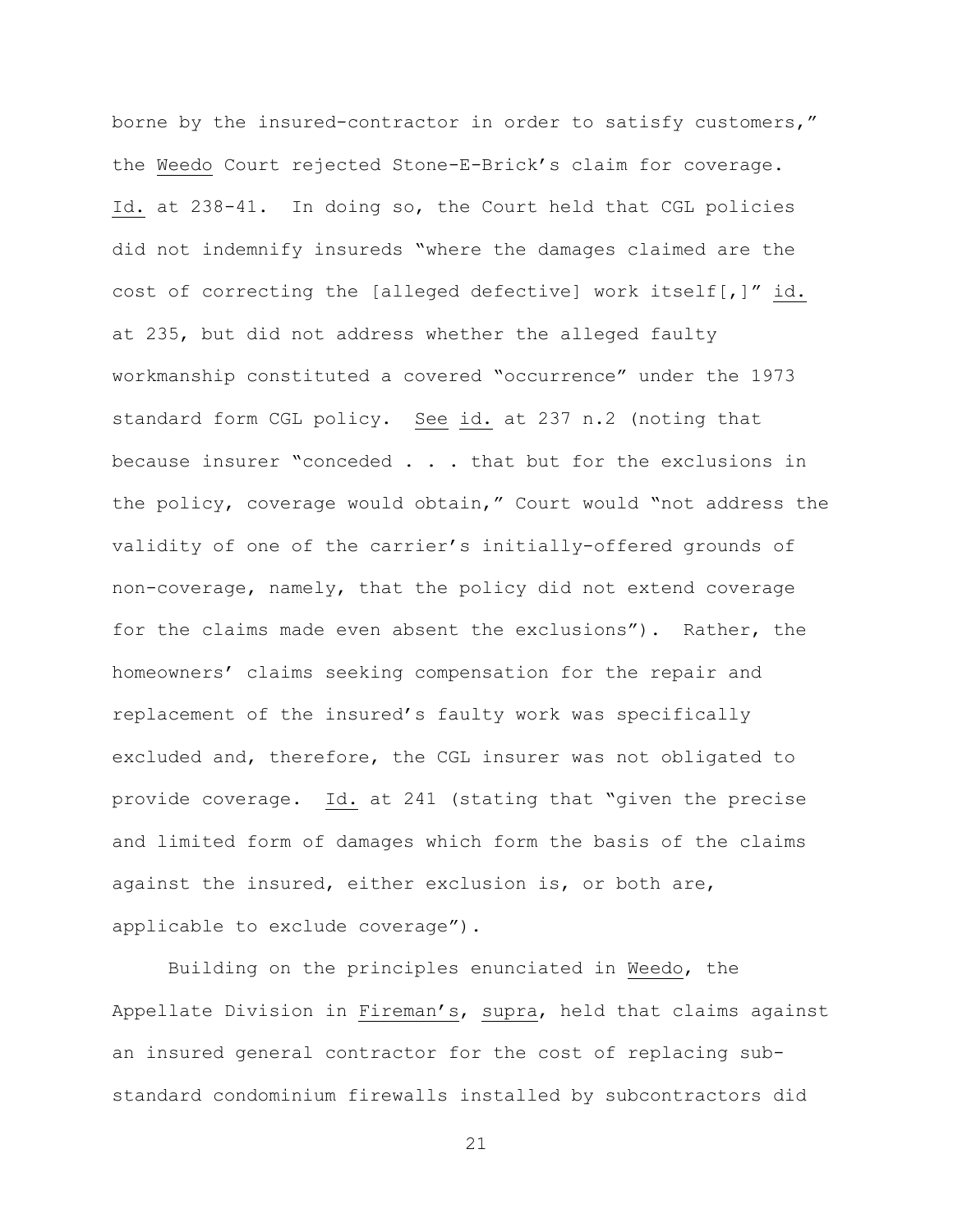not qualify as covered "property damage" caused by an "occurrence" under the 1973 ISO standard form CGL policy. 387 N.J. Super. at 446, 449. In reaching that conclusion, the panel noted that Weedo had distinguished between "two kinds of risks, one of which is excluded by the standard CGL policy and one of which is not": (1) "'business risk,' . . . the risk that the contractor's work may be faulty and may breach express or implied warranties"; and (2) "the risk of injury to people and damage to property caused by faulty workmanship." Id. at 442-43 (citing Weedo, supra, 81 N.J. at 239) (internal quotation marks omitted). "[T]he key distinction," according to the Firemen's panel, "is the predictability of the harm: damage for breach of contractual warranty is limited and is an expected cost of doing business; liability for injury or damage to a person or property is potentially 'almost limitless' and is 'entirely unpredictable.' The policy is designed to ensure against the latter risk." Id. at 443 (citing Weedo, supra, 81 N.J. at 239- 40). Thus, because "the alleged damage was the cost of replacing sub-standard firewalls [and not] that the firewalls caused damage to the rest of the building or to any other person or property," the panel found that, under Weedo, the CGL insurer was not obligated to indemnify the insureds. Id. at 443, 445, 449 ("While Weedo addressed 'business risk' in the context of whether certain exclusions applied, the Weedo principle has been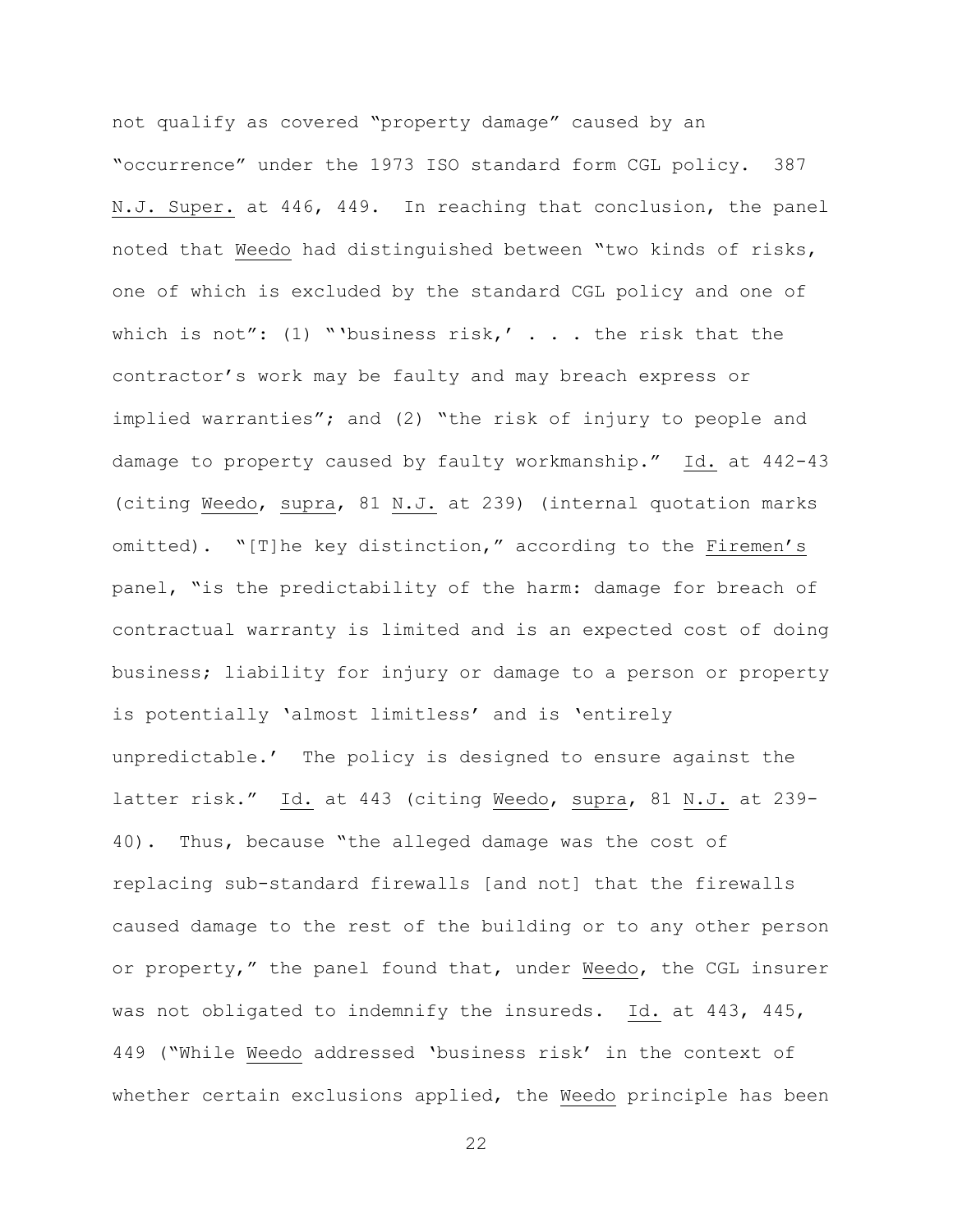extended to the threshold issue of whether the risk was within the scope of the standard insuring clause.").

E.

Because this Court has never addressed questions of coverage for consequential damages caused by faulty workmanship under the 1986 ISO standard form CGL policy, a brief review of other state and federal decisions that have considered this issue is instructive. See Weedo, supra, 81 N.J. at 241 ("Because of the factual similarity and the uniform wording of the exclusionary clauses [contained in standard form CGL policies], the reasoning in these decisions [from other jurisdictions] is thoroughly persuasive.").

In U.S. Fire, supra, the Supreme Court of Florida held that a subcontractor's defective work, which "is neither expected nor intended from the standpoint of the [insured] contractor[,] can constitute 'property damage' caused by an 'occurrence' as those terms are defined in a standard form [CGL] policy." 979 So. 2d at 875. There, after a contractor completed construction of several homes, the homeowners discovered that improper soil compacting and testing by subcontractors caused damage to the homes and the homeowners' personal property. Ibid. The contractor sought coverage for the damage under its CGL policies, but the insurer denied coverage for the costs of repairing the structural damage to the homes and only agreed to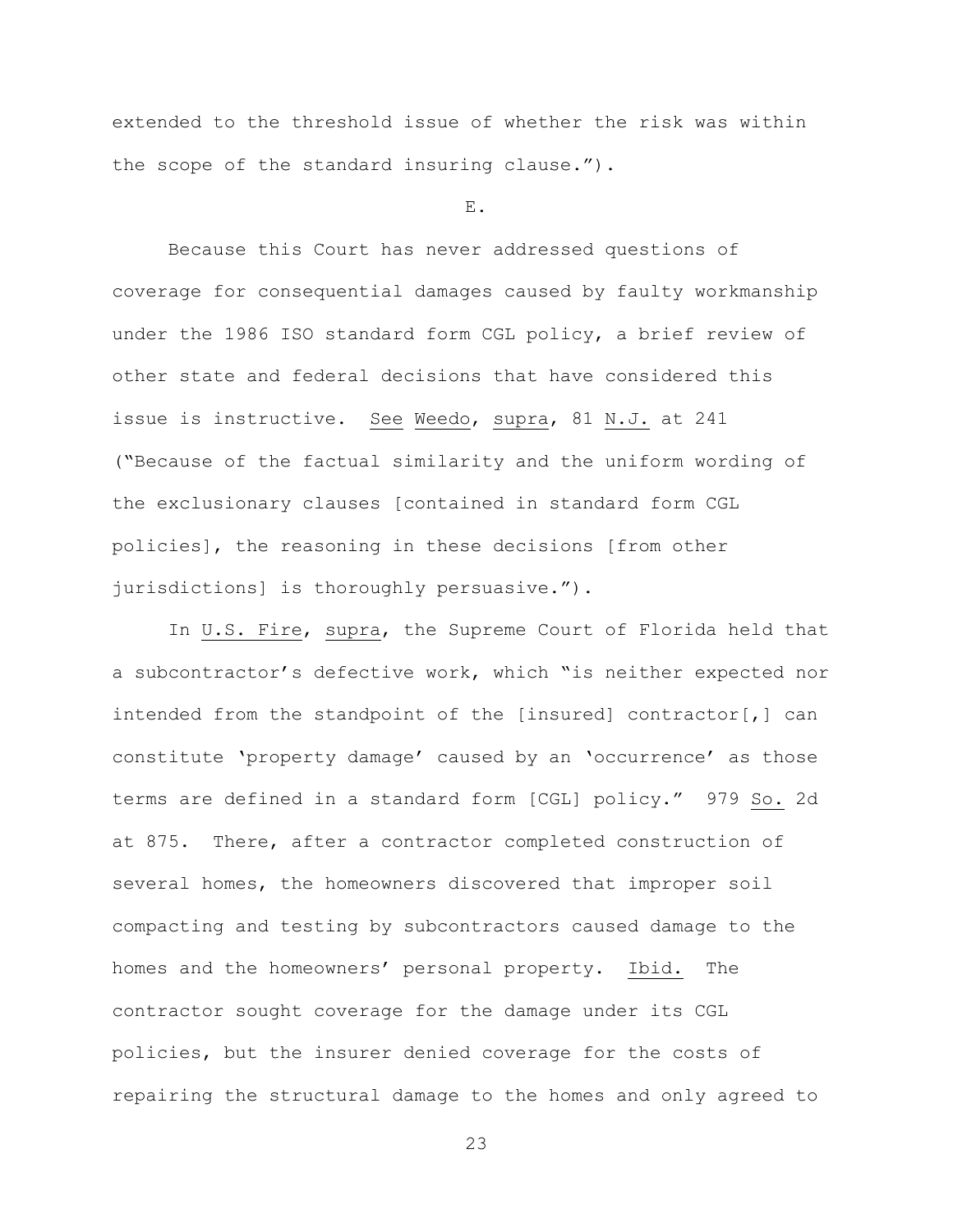indemnify the contractor for the damage caused to the homeowners' personal property. Id. at 876. The contractor sued the insurer, and the dispute reached the Supreme Court of Florida, which considered the issue of whether a 1986 standard form CGL policy "issued to a general contractor, provides coverage when a claim is made against the contractor for damage to the completed project caused by a subcontractor's defective work." Id. at 877.

In finding that a subcontractor's faulty workmanship can constitute an "occurrence" under the 1986 ISO form, the court in U.S. Fire rejected the insurer's argument that faulty workmanship "can never be an 'accident' because it results in reasonably foreseeable damages," and noted that "a construction of the insuring agreement that precludes recovery for damage caused to the completed project by the subcontractor's defective work renders the . . . subcontractor exception to [the 'your work'] exclusion . . . meaningless." Id. at 883, 887. The court also rejected the insurer's argument that "faulty workmanship that injures only the work product itself does not result in 'property damage;'" observing that, "just like the definition of the term 'occurrence,' the definition of 'property damage' in the CGL policies does not differentiate between damage to the contractor's work and damage to other property." Id. at 888-89. Thus, the Court found that "faulty workmanship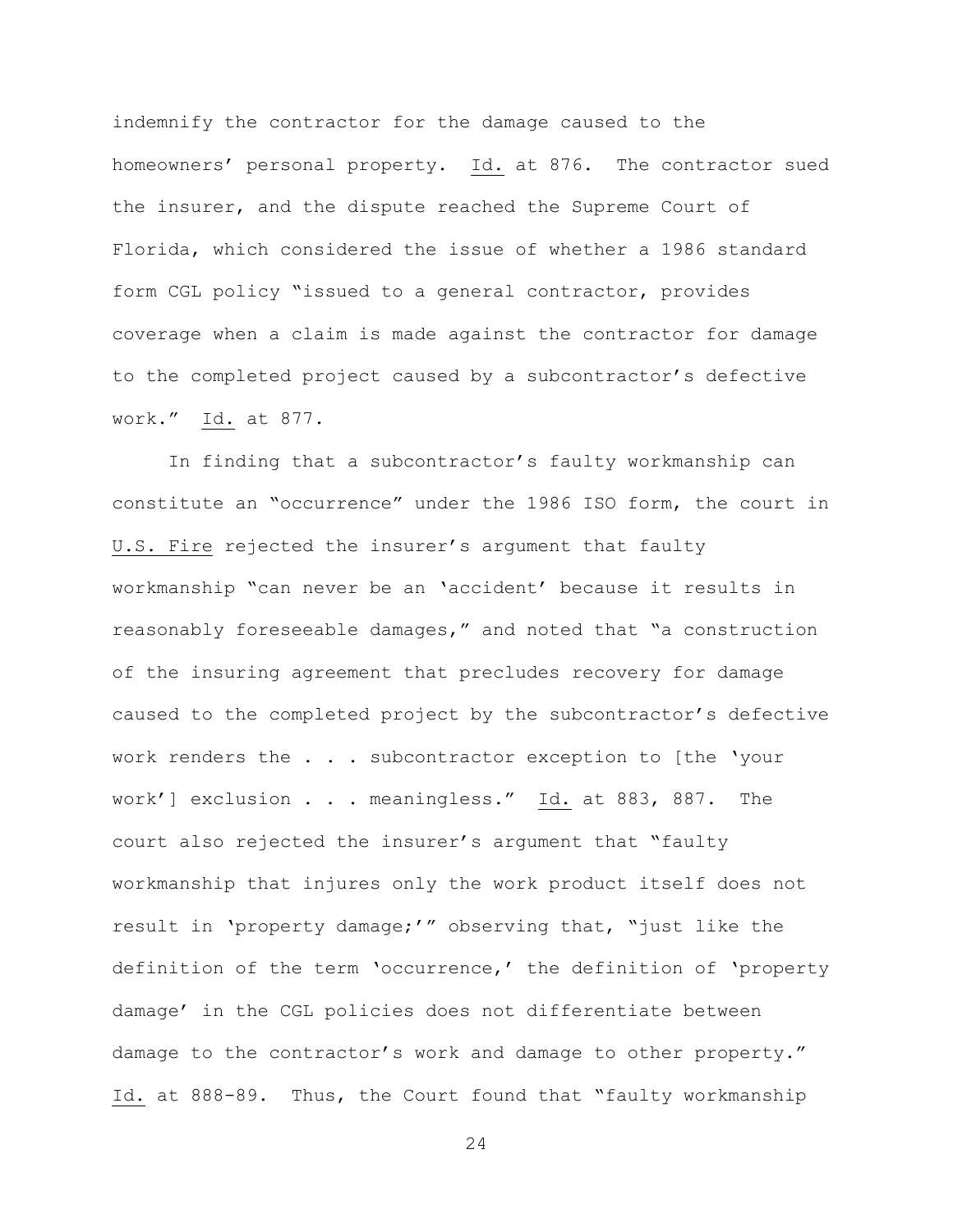or defective work that has damaged the otherwise nondefective completed project has caused 'physical injury to tangible property' within the plain meaning of the definition in the [1986 CGL] policy." Id. at 889.<sup>10</sup>

In French v. Assurance Co. of America, the Fourth Circuit Court of Appeals, applying Maryland Law, held that the 1986 standard form CGL policy provides coverage for damages caused by a subcontractor's faulty workmanship, but not for the cost of replacing and/or repairing the faulty workmanship itself. 448 F.3d 693, 704 (2006). French involved homeowners who sought coverage from a general contractor's CGL insurer after a subcontractor's negligently installed stucco caused moisture damage to their otherwise properly-built house. Id. at 696. When the CGL insurer refused to indemnify the insureds for either the cost of replacing the stucco or the damages resulting from the faulty workmanship, the homeowners sued. Ibid. After acknowledging that the subcontractor exception "restored otherwise excluded coverage for damage caused to construction

i<br>L

 $10$  Interestingly, and of particular relevance to this Court, the U.S. Fire Court also explicitly distinguished its finding from the holding in Weedo, supra, 81 N.J. 233, holding that Weedo's determination that there was no coverage for faulty workmanship by a subcontractor was based on specific exclusions in the pre-1986 ISO form, and not on the definitions of "property damage" or "occurrence" within the policy itself. U.S. Fire, supra, 979 So. 2d at 881-82.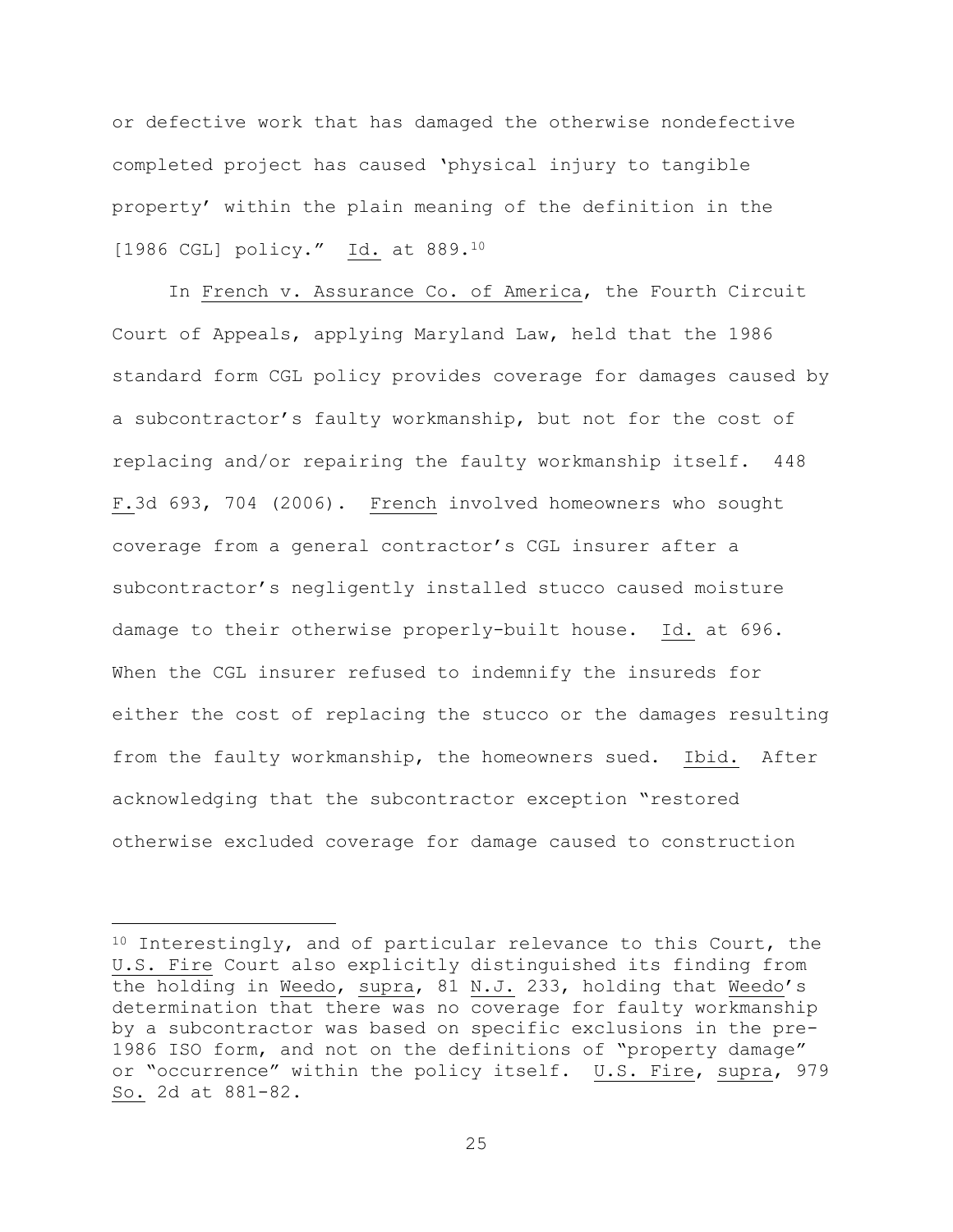projects by subcontractor negligence," the Court determined that the standard form 1986 CGL policy precludes coverage to a general contractor to replace or repair defective workmanship performed by a subcontractor but does provide coverage for the damages resulting from the subcontractor's faulty workmanship. Id. at 704, 706. Accordingly, the Fourth Circuit found that the subcontractor exception to the "your work" exclusion required the CGL insurer to "provide[] liability coverage for the cost to remedy unexpected and unintended property damage to the contractor's otherwise nondefective work-product caused by the subcontractor's defective workmanship." Id. at 706.

Although the holdings in U.S. Fire and French are not controlling here, they are informative because they represent "a strong recent trend in the case law [of most federal circuit and state courts] interpet[ing] the term 'occurrence' to encompass unanticipated damage to nondefective property resulting from poor workmanship." Greystone Constr. v. Nat'l Fire & Marine Ins. Co., 661 F.3d 1272, 1282-83, 1286 (10th Cir. 2011) (recognizing body of case law "generally hold[ing] that damage caused by faulty workmanship is neither expected nor intended from the standpoint of the policyholders and, therefore, receives coverage so long as it does not fall under a policy exclusion" and finding that "when a subcontractor's faulty workmanship causes unexpected property damage to otherwise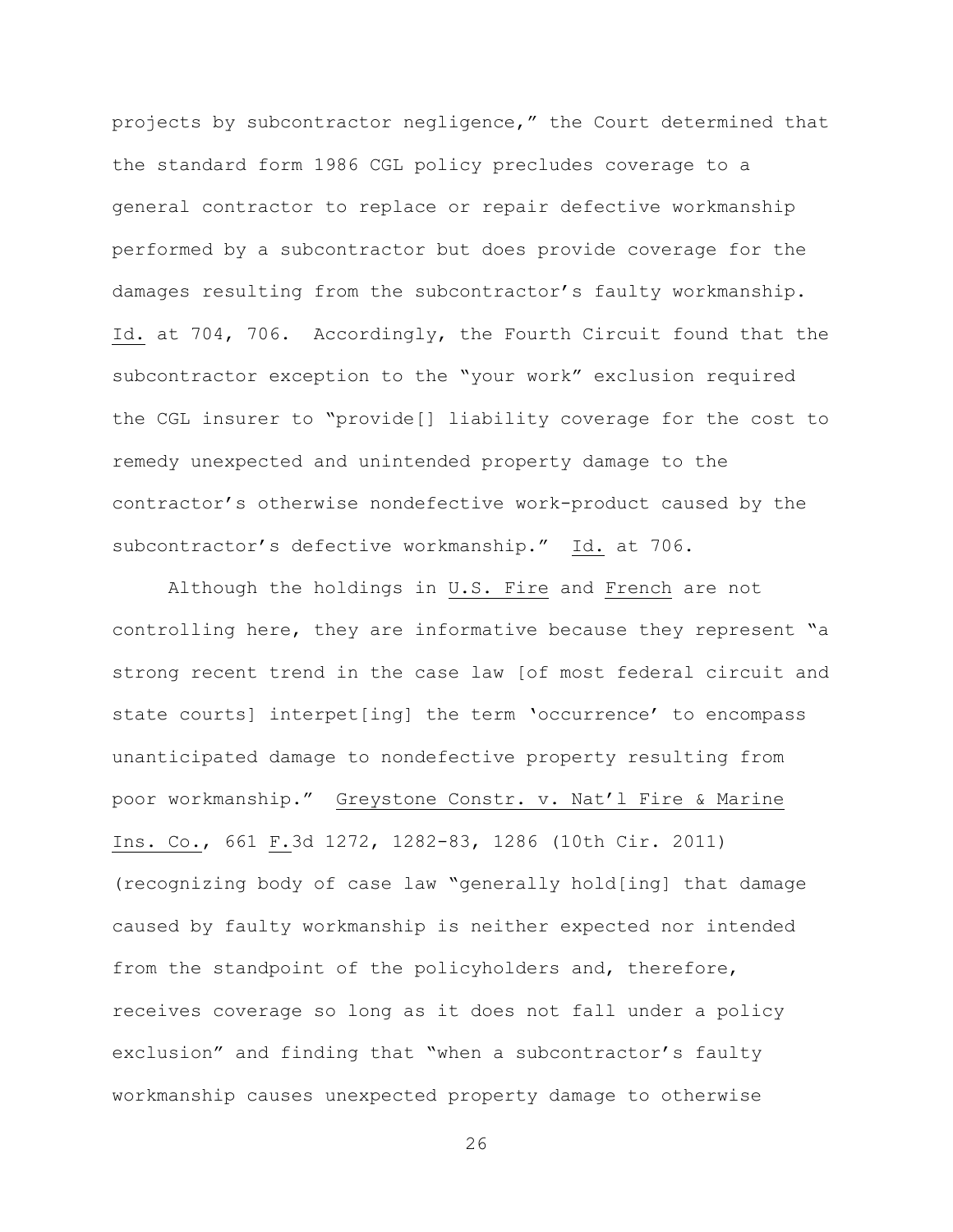nondefective portions of the builder's work, [CGL] policies provide coverage"); see also Sheehan Constr. Co. v. Cont'l Cas. Co., 935 N.E.2d 160, 169-71 (Ind.) (adopting view that 1986 CGL policy covers property damage caused by subcontractor's unexpected and unintended faulty workmanship), modified on other grounds, 938 N.E.2d 685 (Ind. 2010); Architex Ass'n v. Scottsdale Ins. Co., 27 So. 3d 1148, 1162 (Miss. 2010) (finding 1986 CGL "policy unambiguously extends coverage to [insured general contractors] for unexpected or unintended 'property damage' resulting from negligent acts or conduct of a subcontractor, if not excluded by other applicable terms and conditions of the policy"); Travelers Indem. Co. of Am. v. Moore & Assocs., Inc., 216 S.W.3d 302, 309 (Tenn. 2007) (concluding that water damage resulting from subcontractor's faulty window installation constitutes "both an 'accident' and an 'occurrence' for which there is coverage under" the 1986 standard form CGL policy); Lamar Homes, Inc. v. Mid-Continent Cas. Co., 242 S.W.3d 1, 16 (Tex. 2007) (explaining that "claims for damage caused by an insured's defective performance or faulty workmanship may constitute an 'occurrence' when 'property damage' results from the 'unexpected, unforeseen or undesigned happening or consequence' of the insured's negligent behavior") (citation and quotation marks omitted); Am. Family Mut. Ins. Co. v. Am. Girl, Inc., 673 N.W.2d 65, 70 (Wis. 2004) (holding subcontractor's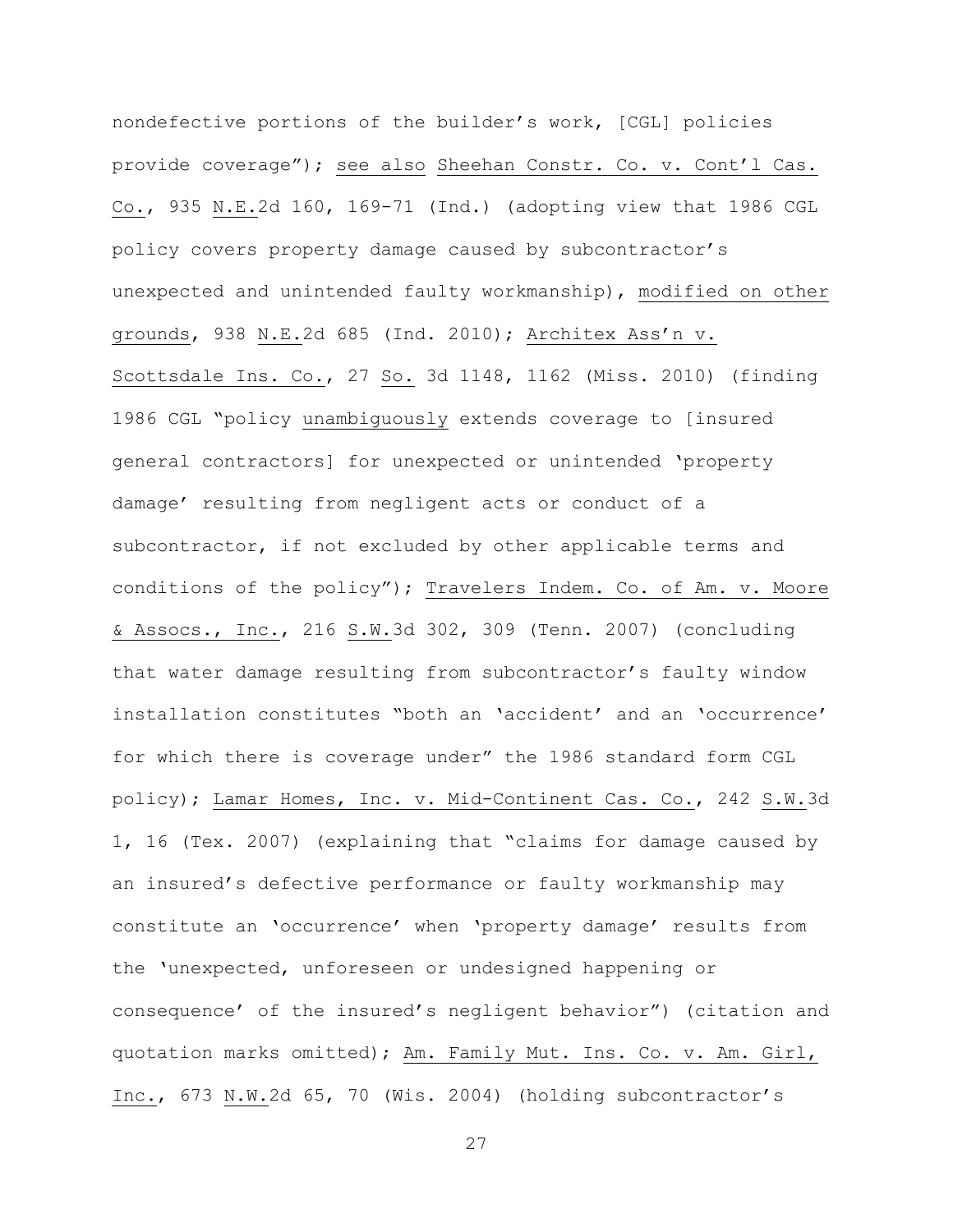faulty workmanship, which caused building's foundation to sink, was "property damage" caused by "occurrence").

IV.

# A.

We now turn to the merits of the instant dispute, which requires that we determine whether the policies issued by the insurers to the developer provide coverage for the Association's claims of consequential water damage caused by the subcontractors' faulty workmanship. In answering this question we follow a three-step process. First, we examine the facts of the Association's claims to ascertain whether the policies provide an initial grant of coverage. If so, the second step considers whether any of the policies' exclusions preclude coverage. Finally, in step three, we determine whether an exception to a pertinent exclusion applies to restore coverage.<sup>11</sup>

As previously stated, the policies at issue insure against liability for "property damage" that "is caused by an 'occurrence.'" "Property damage" is defined as:

> a. Physical injury to tangible property including all resulting loss of use of that property. All such loss of use shall be deemed to occur at the time of the physical injury that caused it; or

i<br>L

<sup>11</sup> The three-step analytical framework we use here is informed by the process employed by the Wisconsin courts. See Design Basics LLC v. J&V Roberts Inv., Inc., 130 F. Supp. 3d 1266, 1285 (Wis. 2015) (citing Am. Girl, Inc., supra, 673 N.W.2d at 73).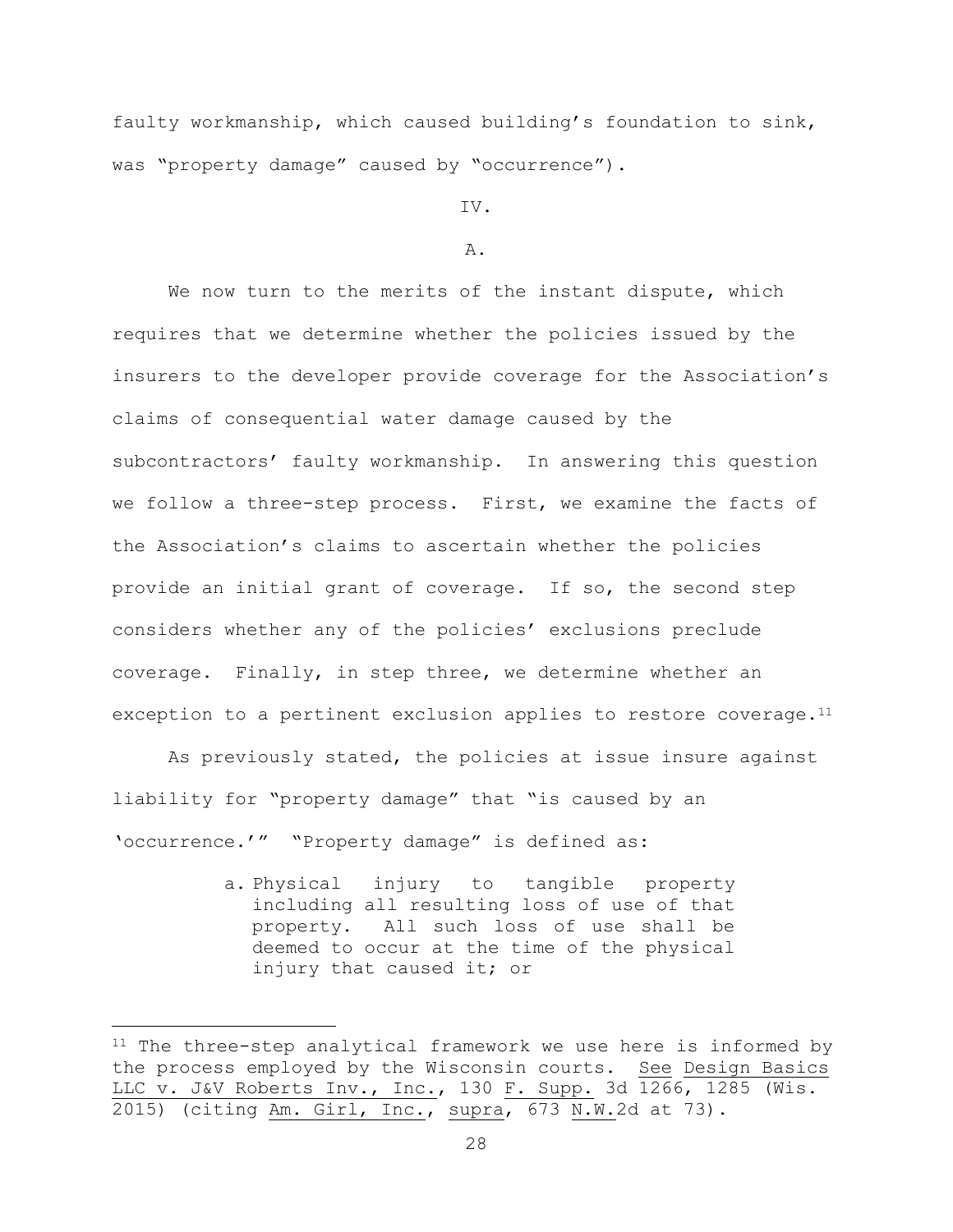b. Loss of use of tangible property that is not physically injured. All such loss of use shall be deemed to occur at the time of the "occurrence" that caused it.

Here, the Association alleged that water infiltration, occurring after the project was completed and control was turned over to the Association, caused mold growth and other damage to Cypress Point's completed common areas and individual units. Those post-construction consequential damages resulted in loss of use of the affected areas by Cypress Point residents and, we hold, qualify as "[p]hysical injury to tangible property including all resulting loss of use of that property." Therefore, on the record before us, the consequential damages to Cypress Point were covered "property damage" under the terms of the policies.

Next, the policies define an "occurrence" as "an accident, including continuous or repeated exposure to substantially the same general harmful conditions." The term "accident" is not defined in the policies. Thus, we must first give meaning to the term "accident" in order to address the threshold question whether the subcontractors' faulty workmanship, and the damages that flowed therefrom, constitute an "occurrence" triggering an initial grant of coverage for the Association's claims.

When interpreting undefined terms within an insurance policy, we "resort to the general rule that the terms in an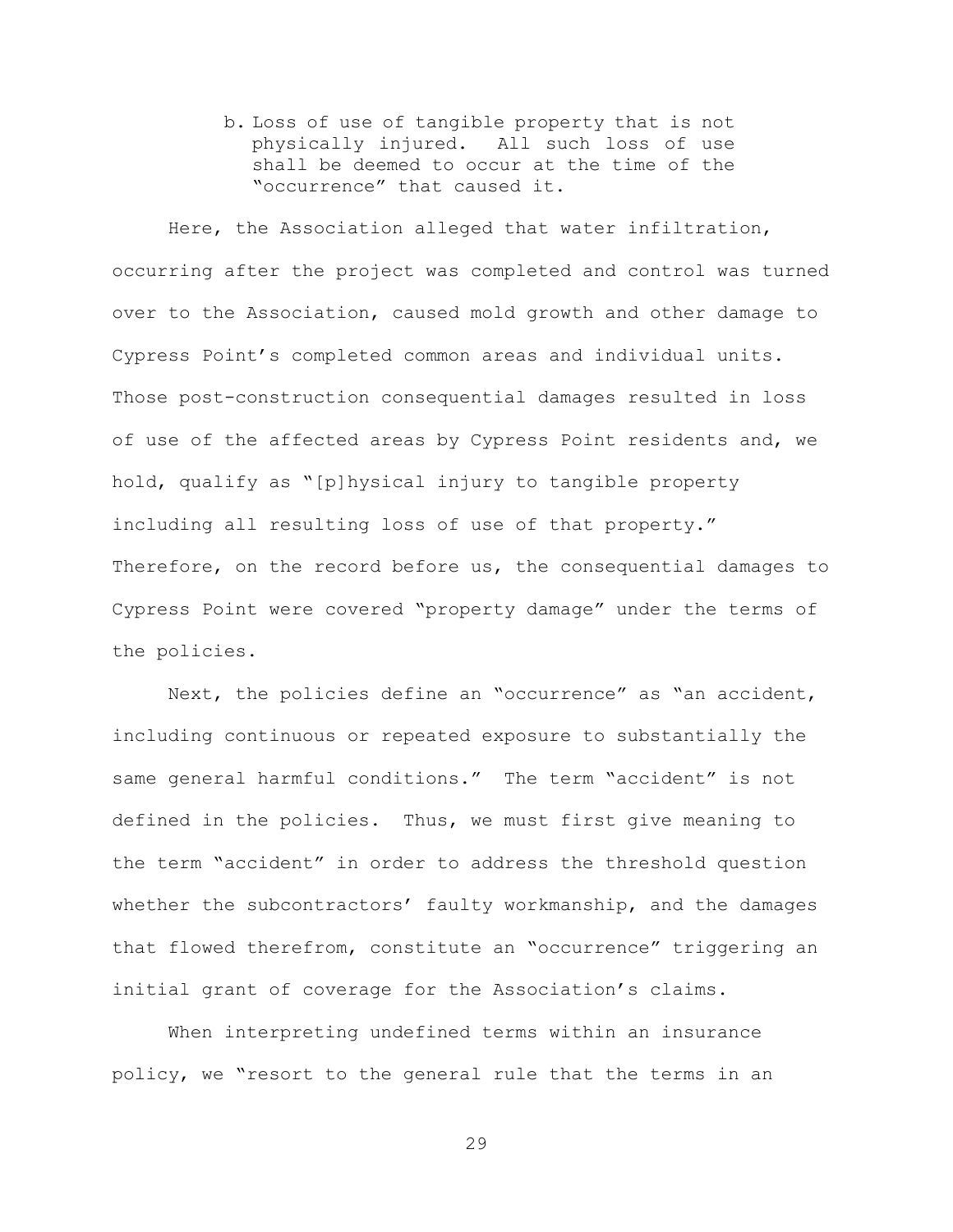insurance policy should be interpreted in accordance with their plain and commonly-understood meaning." Morton Int'l v. Gen. Accident Ins. Co., 134 N.J. 1, 56 (1993) (citation omitted); Longobardi v. Chubb Ins. Co., 121 N.J. 530, 537 (1990) ("[T]he words of an insurance policy should be given their ordinary meaning[.]"). This common-sense approach often begins with an examination of dictionary definitions.

Merriam-Webster's dictionary defines "accident" as "an unforeseen and unplanned event or circumstance." Merriam-Webster's Collegiate Dictionary 1419 (11th ed. 2012); see also Black's Law Dictionary 18 (10th ed. 2014) (explaining that "[t]he word 'accident,' in accident policies, means an event which takes place without one's foresight or expectation. A result, though unexpected, is not an accident; the means or cause must be accidental."). A leading treatise on New Jersey insurance law tracks substantially the same language as the dictionary definition for "accident":

> An unintended or unexpected event. An accident is an event or condition occurring by chance or arising from unknown or remote causes; an unforeseen, unplanned event or condition; a usually sudden event or change occurring without intent or volition, through carelessness, unawareness, ignorance, or the like; an unexpected happening causing loss or injury not due to fault or misconduct of the person injured which may form the basis for legal relief.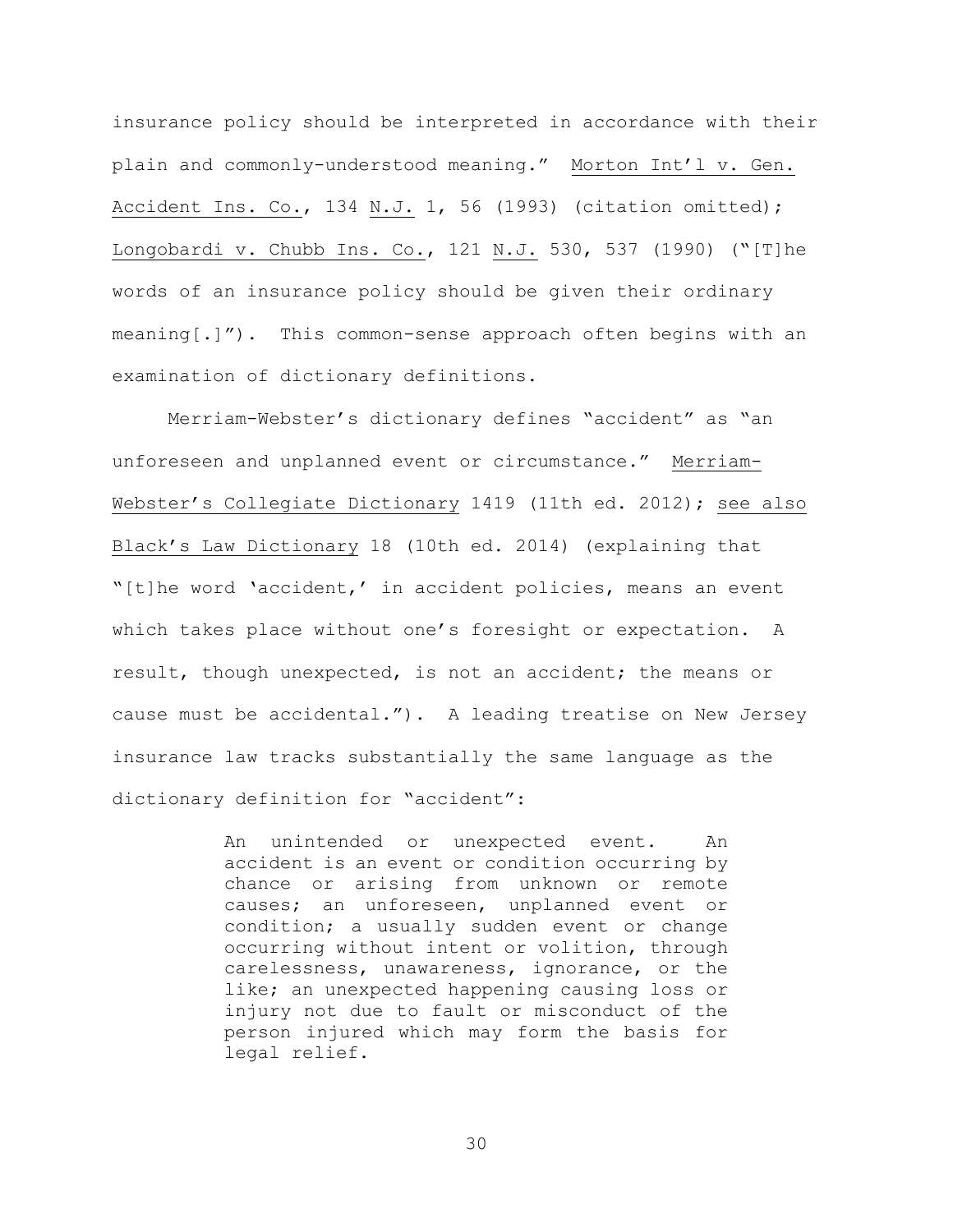[George J. Kenny & Frank A. Lattal, New Jersey Insurance Law app'x A (2d ed. 2000) (citing Prop. Cas. Co. of MCA v. Conway, 147 N.J. 322, 327 (1997) (defining "accident" for purposes of determining whether homeowner's insurance policy covers parent's vicarious liability for child's vandalism of school)) (additional citations omitted).]

Although we have yet to define the term "accident" in a CGL policy, this Court has considered the word in the context of a homeowner's insurance policy in two prior cases where, as here, coverage was limited to damage caused by an "occurrence," which was defined as an "accident." In Property Casualty Co., supra, the Court found that the "ordinary meaning" of the term "accident" is "an unintended or unexpected event." 147 N.J. at 327, 330 (holding that homeowner's insurance provides coverage for parent's vicarious liability for child's vandalism of school). In Voorhees v. Preferred Mutual Insurance Co., in which the underlying action was a defamation suit brought by a teacher against a parent, we determined "that the accidental nature of an occurrence is determined by analyzing whether the alleged wrongdoer intended or expected to cause an injury." 128 N.J. 165, 183 (1992). Thus, we held that if the alleged wrongdoer did not intend or expect to cause an injury, then "the resulting injury is 'accidental.'" Ibid.

Based on those guiding principles, we find that the term "accident" in the policies at issue encompasses unintended and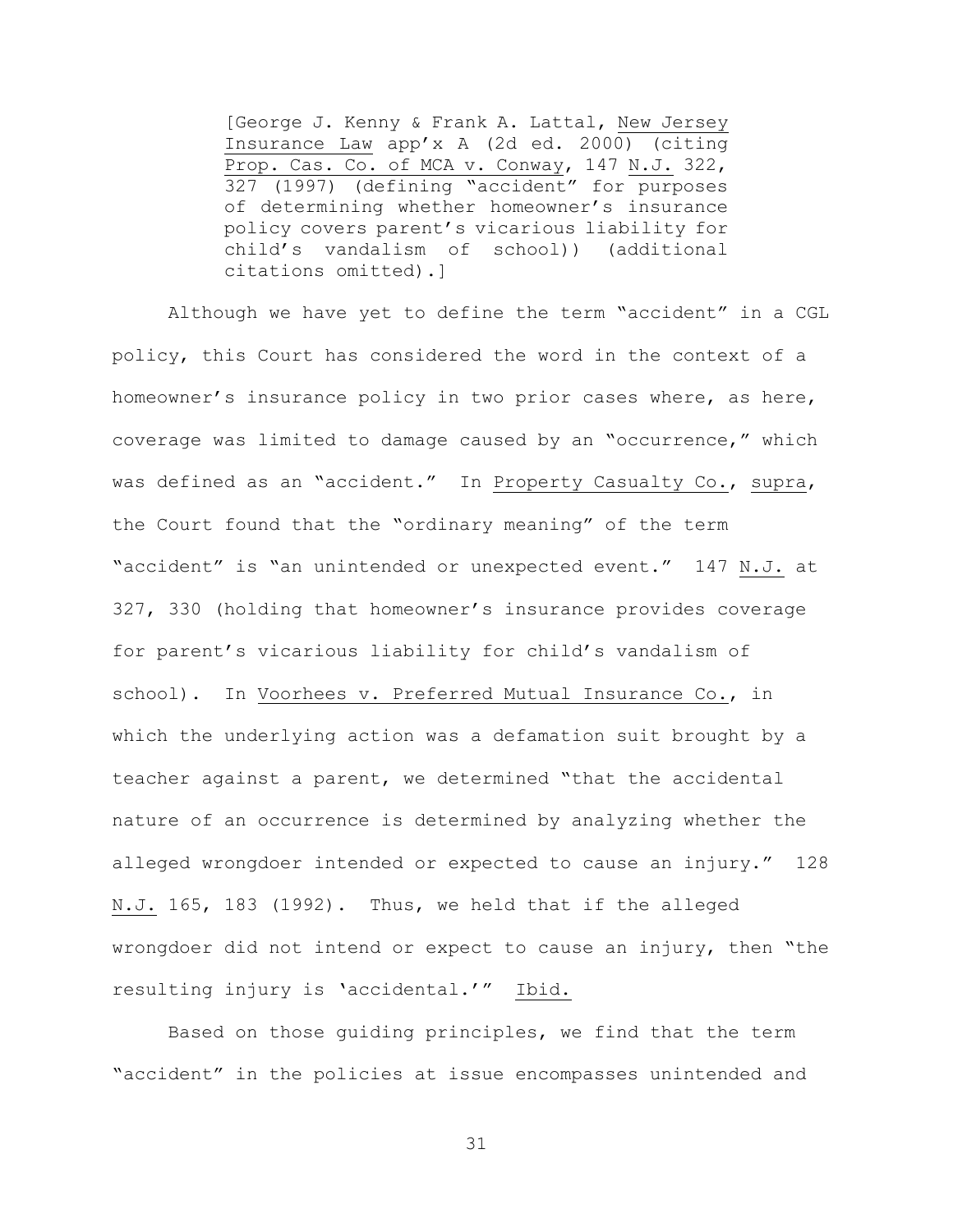unexpected harm caused by negligent conduct. That construction of the term "accident" as it relates to an "occurrence" in a CGL policy aligns with both the commonly accepted definitions of "accident" and the legal import given to the term by both this and other jurisdictions. See, e.g., Greystone, supra, 661 F.3d at 1284 (finding "the term 'accident' . . . incorporates [both] a 'fortuitous event,' and 'an unanticipated or unusual result flowing from a commonplace cause'") (internal citations omitted); Sheehan Constr., supra, 935 N.E.2d at 170 ("Implicit in the meaning of "accident" is the lack of intentionality."); Travelers, supra, 216 S.W.3d at 308 ("[C]onclud[ing] that the term 'accident' as used in the [1986] CGL [policy] means 'an unforeseen or unexpected event' . . . consider[ed] . . . from the perspective of the insured."); Am. Girl, Inc., supra, 673 N.W.2d at 76 (finding "accident" and therefore "occurrence" where "[n]either the cause nor the harm was intended, anticipated, or expected").

Applying our definition, we must now determine whether the consequential water damage to the completed, nondefective portions of Cypress Point flowing from the subcontractors' poor workmanship was foreseeable. Here, no one claims that the subcontractors intentionally performed substandard work that led to the water damage. Rather, relying on Weedo, the insurers assert that damage to an insured's work caused by a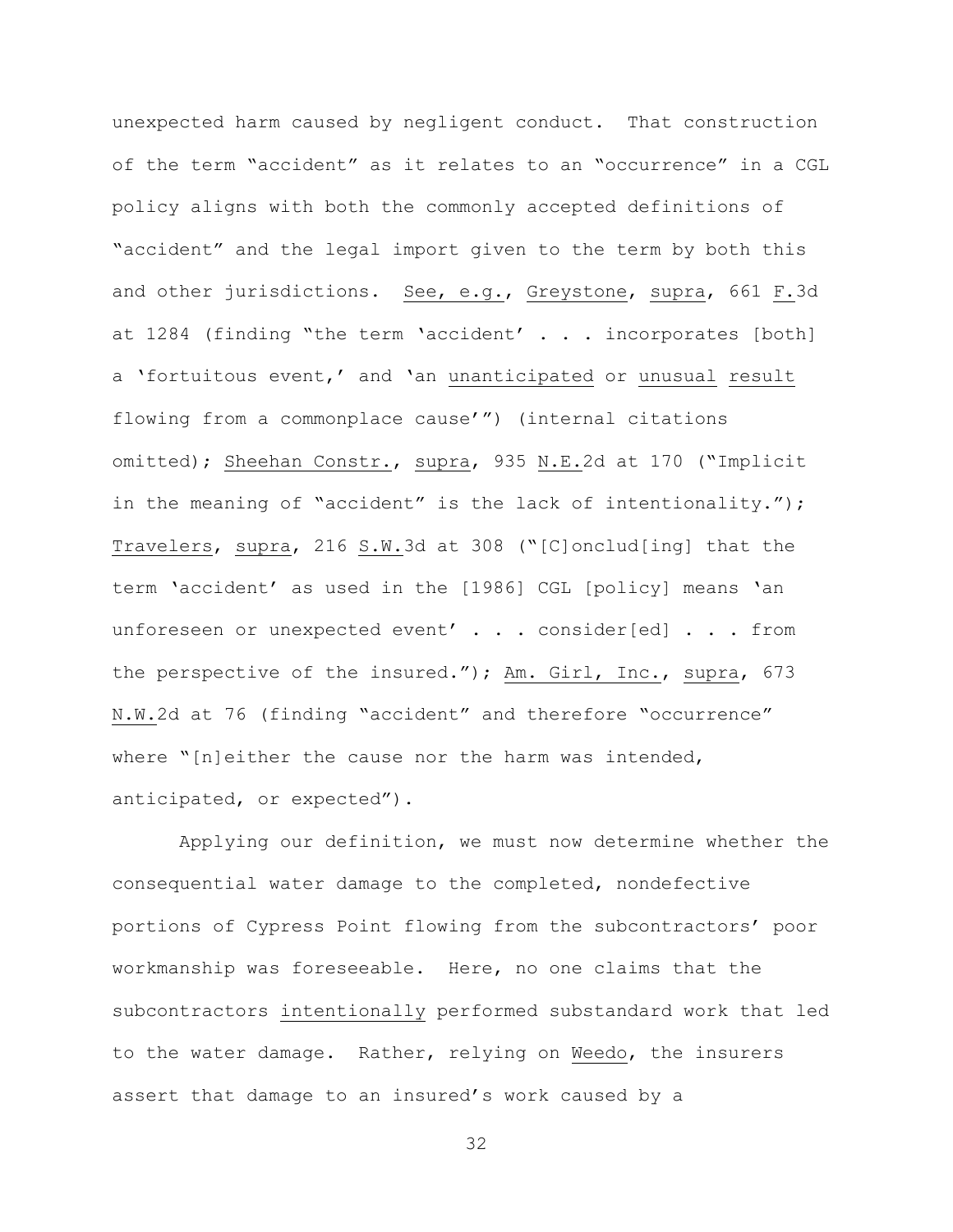subcontractor's faulty workmanship is foreseeable to the insured developer because damage to any portion of the completed project is the normal, predictable risk of doing business. Thus, in the insurers' view, a developer's failure to ensure that a subcontractor's work is sound results in a breach of contract, not a covered "accident" (or "occurrence") under the terms of the policies. We disagree.

To begin with, defendant's argument that a breach of contract cannot give rise to a covered "occurrence" ignores the question of initial coverage. Indeed, as the Wisconsin Supreme Court highlighted in Am. Girl, Inc., supra,

> [while] CGL policies generally do not cover contract claims arising out of the insured's defective work or product, . . . this is by operation of the CGL's business risk exclusions, not because a loss actionable only in contract can never be the result of an "occurrence" within the meaning of the CGL's initial grant of coverage. This distinction is sometimes overlooked, and has resulted in some regrettably overbroad generalizations about CGL policies in our case law.

[673 N.W.2d at 76 (emphasis added).]

See also U.S. Fire, supra, 979 So. 2d at 884 (rejecting CGL insurer's "argument that a breach of contract can never result in an 'accident,'" because such an assertion "is not supported by the plain language of the policies").

Moreover, the insurers' argument fails to recognize that Weedo and its progeny were decided based upon exclusions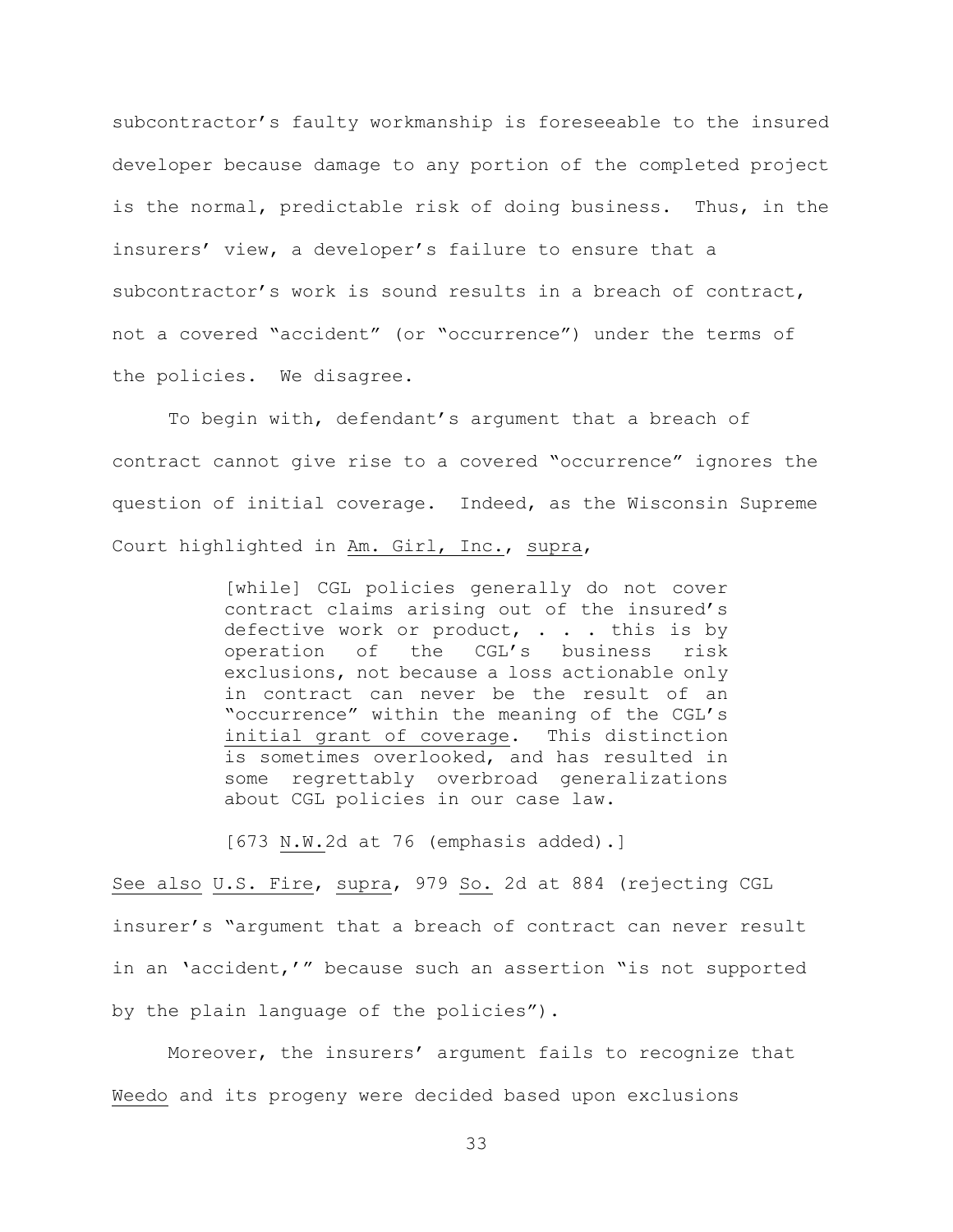contained within the pre-1986 CGL policy, rather than an interpretation of the policy's terms granting coverage in the first instance. See Travelers, supra, 216 S.W.3d at 307 (noting that "Weedo . . . is [not] relevant to the determination of whether there has been an 'occurrence' under the terms of the 'insuring agreement'" because "[i]n Weedo, the insurer conceded that the 'insuring agreement' granted coverage and asserted that the sole issue . . . was whether the 'exclusions' precluded coverage" (citing Weedo, supra, 81 N.J. at 237 n.2)) (emphasis added); Am. Girl, Inc., supra, 673 N.W.2d at 77 (same).

In any event, under our interpretation of the term "occurrence" in the policies, consequential harm caused by negligent work is an "accident." Therefore, because the result of the subcontractors' faulty workmanship here –- consequential water damage to the completed and nondefective portions of Cypress Point -- was an "accident," it is an "occurrence" under the policies and is therefore covered so long as the other parameters set by the policies are met. See Weedo, supra, 81 N.J. at 249 (noting that CGL policies do "not cover an accident of faulty workmanship but rather faulty workmanship that causes an accident").

### B.

Having determined that the Association's claims are covered under the policies' general insuring agreement, we next turn to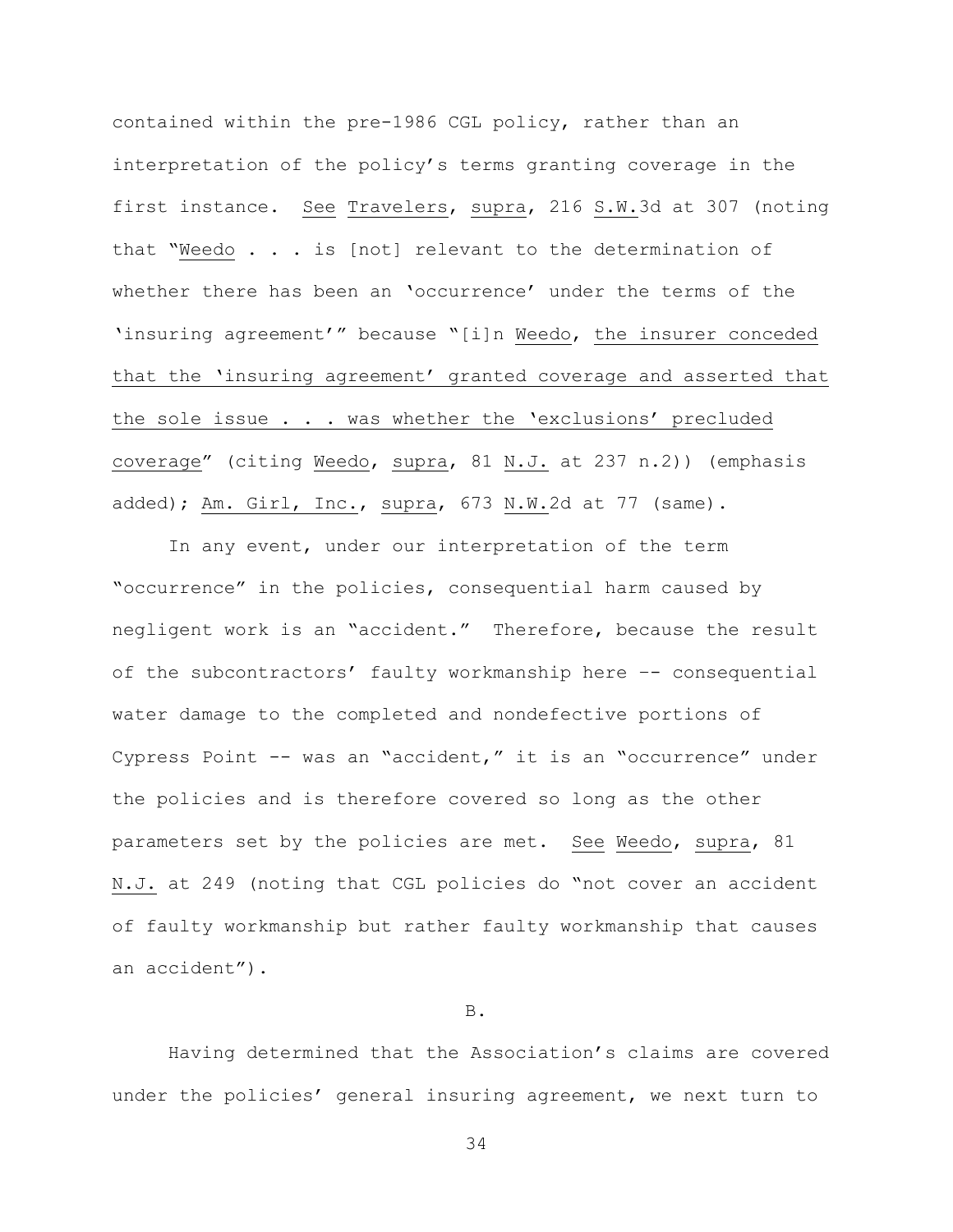the final two steps in our analysis in which we examine the policies' pertinent exclusions and then, if applicable, any exceptions to those exclusions. In doing so, our "responsibility is to give effect to the whole policy, not just one part of it." Arrow Indus., supra, 232 N.J. Super. at 334 (citing Boswell, supra, 38 N.J. Super. at 604); see also Herbert L. Farkas Co. v. N.Y. Fire Ins. Co., 5 N.J. 604, 610 (1950) (reinforcing principal that insurance policies "must be considered as a whole and effect given to every part thereof"). "In addition, we must also be mindful of the corollary rule of construction that if the clause in question is one of exclusion or exception designed to limit the protection afforded by the general coverage provisions of the policy, a strict interpretation is in order." Bello v. Hurley Limousines, 249 N.J. Super. 31, 40-41 (1991) (citing Butler, supra, 56 N.J. at 574; Mazzilli*,* supra, 35 N.J. at 7-8).

The policies at issue here, like those in Weedo and Firemen's, contain numerous exclusions eliminating coverage for a variety of business risks including the cost of repairing damage to the contractor's own work -- the "your work" exclusion. See Weedo, supra, 81 N.J. at 241; Firemen's, supra, 387 N.J. Super. at 441. As outlined above, the "your work" exclusion precludes coverage under the policies for "'property damage' to 'your work' arising out of it or any part of it."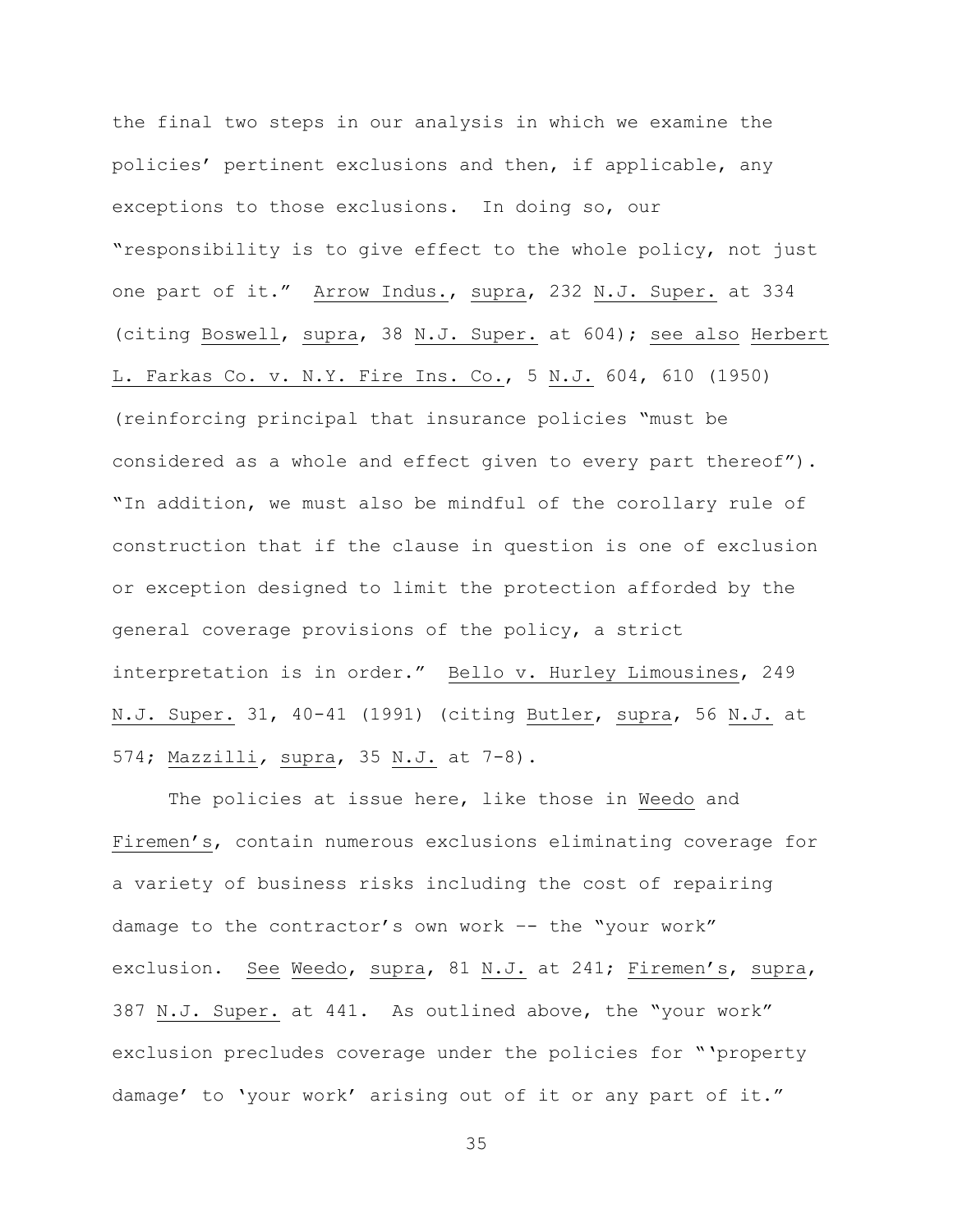Thus, under the second step of our three-part analysis, and viewing that exclusion in isolation, the policies would seem to eliminate coverage for the water damage to the completed sections of Cypress Point.

However, the "your work" exclusion contains an important exception that "narrow[s] the exclusion by expressly declaring that it does not apply 'if the damaged work or the work out of which the damage arises was performed on your behalf by a subcontractor.'" Sheehan Constr., supra, 935 N.E.2d at 171 (quoting 1986 ISO standard form CGL policy). This exception to the "your work" exclusion was not contained in the 1976 ISO CGL form, but unquestionably applies in this case. Accordingly, the third and final step of our inquiry compels the conclusion that, because the water damage to the completed portions of Cypress Point is alleged to have arisen out of faulty workmanship performed by subcontractors, it is a covered loss.

Indeed, as courts and commentators have acknowledged, the 1986 ISO standard form CGL policy's inclusion of the "subcontractor exception" "resulted both because of the demands of the policyholder community (which wanted this sort of coverage) and the view of insurers that the CGL [policy] was a more attractive product that could be better sold if it contained this coverage." French, supra, 47 Gonz. L. Rev. at 8- 9 (citation omitted); see also Greystone, supra, 661 F.3d at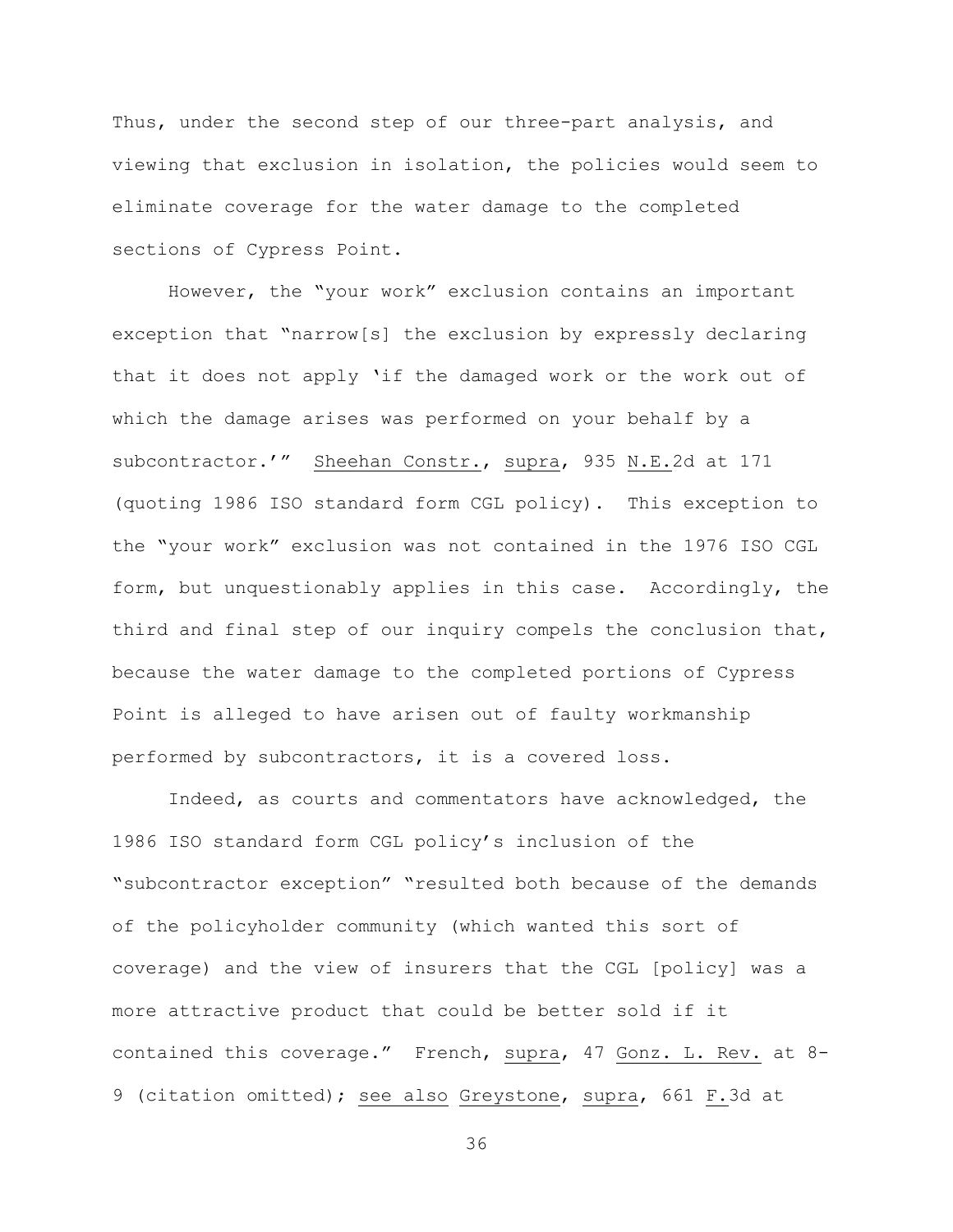1287 (noting that "the evolution of CGL-policy language shows that the current standard-form policy, which was used in the present case, was specifically designed to provide general contractors with at least some insurance coverage for damage caused by the faulty workmanship of their subcontractors"); Lamar Homes, supra, 242 S.W.3d at 12 ("By incorporating the subcontractor exception into the 'your-work' exclusion, the insurance industry specifically contemplated coverage for property damage caused by a subcontractor's defective performance."). Moreover, the ISO itself addressed the addition of the subcontractor exception in a July 1986 circular, which "confirm[ed] that the 1986 revisions to the standard CGL policy . . . specifically 'cover[ed] damage caused by faulty workmanship to other parts of work in progress; and damage to, or caused by, a subcontractor's work after the insured's operations are completed.'" U.S. Fire, supra, 979 So. 2d at 879 (citing ISO Circular, Commercial Gen. Liab. Program Instructions Pamphlet, No. GL-86-204 (July 15, 1986)).

Furthermore, we agree with other courts that "if the insurer decides that this is a risk it does not want to insure, it can clearly amend the policy to exclude coverage, as can be done simply by either eliminating the subcontractor exception or adding a breach of contract exclusion." Id. at 891; Greystone, supra, 661 F.3d at 1288 ("Insurers are of course free to amend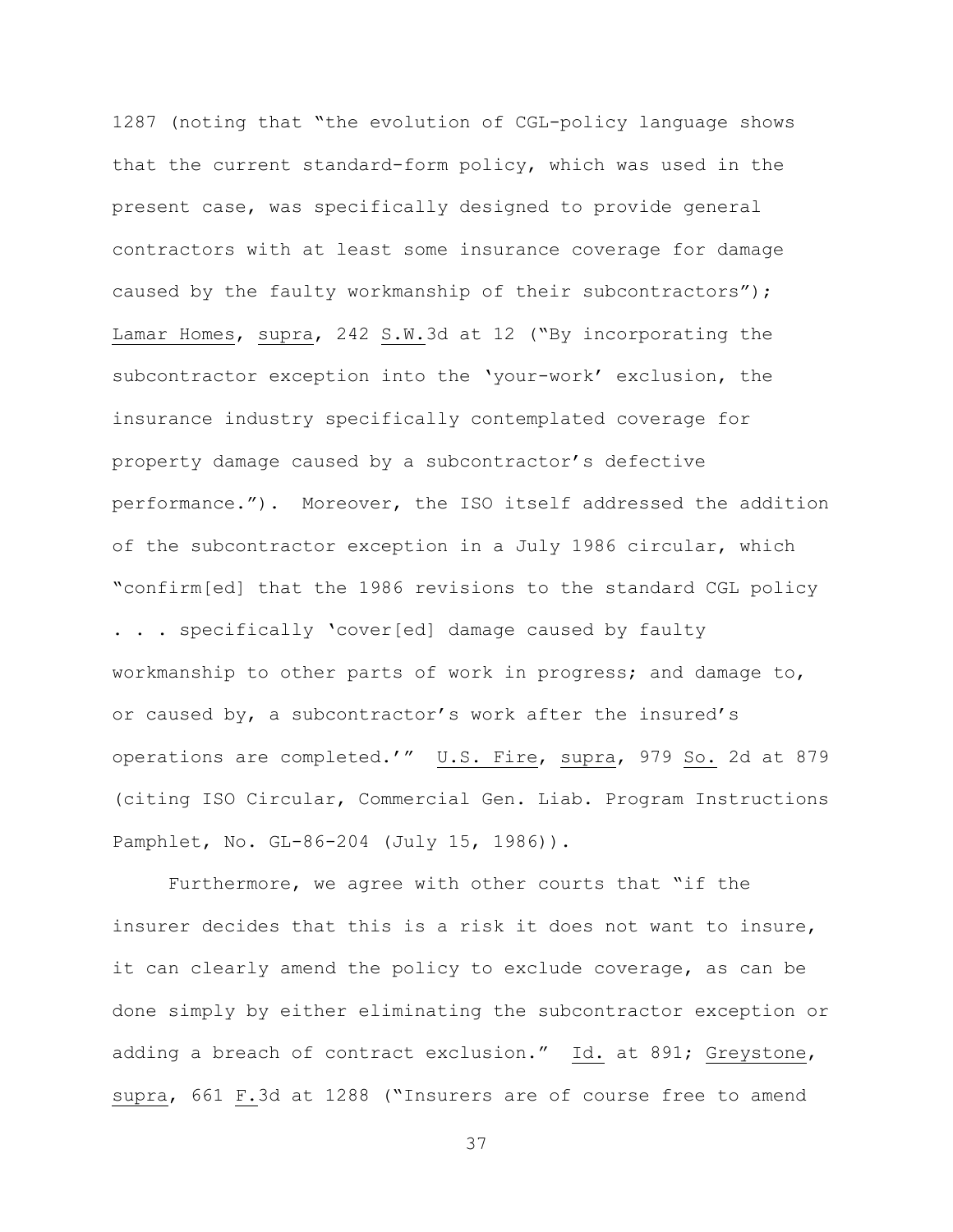CGL agreements or offer riders so as to reallocate the risk of subcontractor negligence."). The insurers here chose not to negotiate away the subcontractor exception and instead issued the developer a series of 1986 ISO standard form CGL policies which explicitly provide coverage for property damage caused by a subcontractor's defective performance. Thus, the Association's claims of consequential damages caused by the subcontractors' faulty workmanship are covered not only by the insuring agreements' initial grant of coverage but also by the subcontractor exception to the "your work" exclusion.

As a final note, we decline to address the issue raised by the Appellate Division of whether the subcontractor exception in the policies created a "reasonable expectation" that "consequential damages caused by the subcontractors' faulty workmanship constituted 'property damage' and an 'occurrence[,]'" in light of our finding that the policy unambiguously provides coverage in such instances. See Di Orio v. New Jersey Mfrs. Ins. Co., 79 N.J. 257, 269-70 (observing that where insurance policy's provision is not ambiguous or otherwise misleading, courts need not consider "objectively reasonable expectation" of average policyholder in interpreting the policy). In any event, to the extent that the parties interpret the term "accident" in the policy differently, thereby raising the specter of ambiguity within the policy itself, we